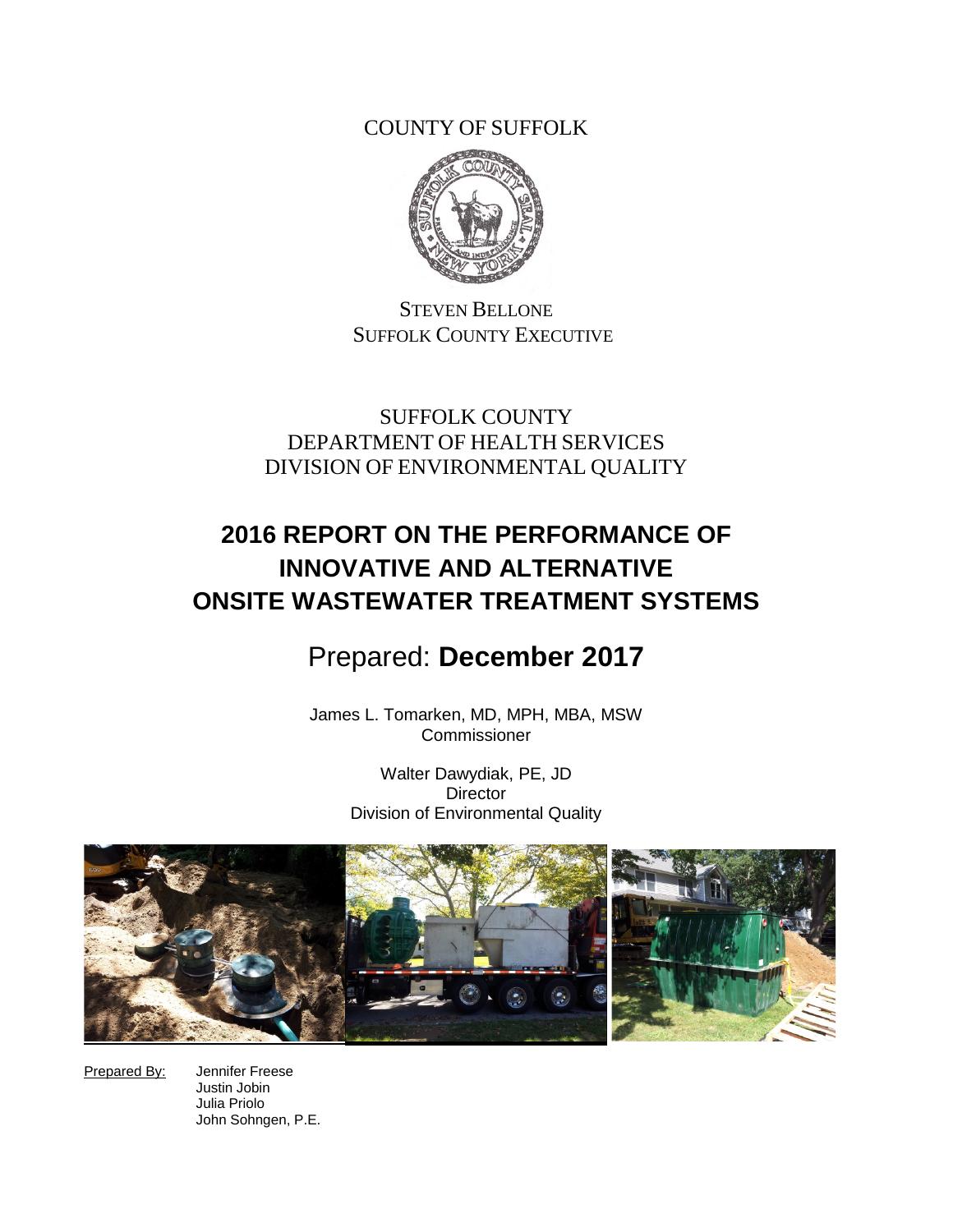|       | <b>Tables of Contents</b>                      | Page           |
|-------|------------------------------------------------|----------------|
| I.    | <b>Executive Summary</b>                       | $\overline{2}$ |
| Ⅱ.    | <b>Purpose of Annual Evaluation</b>            | $\overline{7}$ |
| III.  | <b>Reclaim Our Water Overview</b>              | $\overline{7}$ |
| IV.   | Performance of I/A OWTS in Suffolk County      | 9              |
| V.    | Performance of I/A OWTS in Other Jurisdictions | 18             |
| VI.   | <b>Statistical Analysis</b>                    | 23             |
| VII.  | <b>Emerging Technologies</b>                   | 23             |
| VIII. | <b>Recommendations</b>                         | 24             |
|       | References                                     | 26             |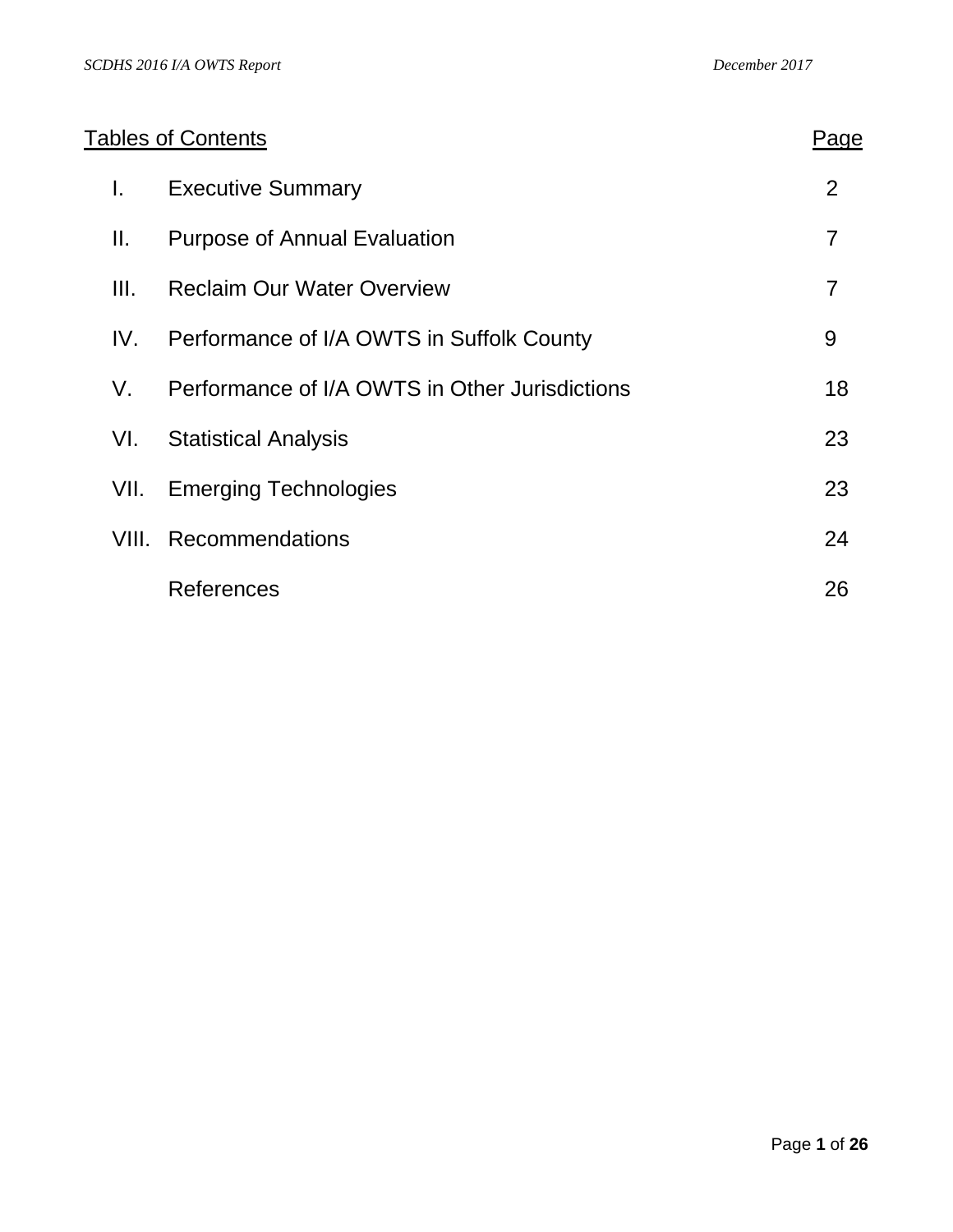## **I. Executive Summary**

The Suffolk County Department of Health Services (SCDHS) has prepared this annual report in accordance with the requirements of Article 19 of the Suffolk County Sanitary Code (Article 19). The report summarizes the performance of innovative and alternative onsite wastewater treatment systems (I/A OWTS) installed in Suffolk County as well as neighboring jurisdictions and examines emerging technologies that could potentially become available for use in Suffolk County. This report also provides recommendations for future research, development and modifications to Suffolk County's performance standard provided technology treatment capabilities warrant such adjustments.

This report was prepared in 2017 using the complete dataset from 2016. This report will serve as a template for the 2017 annual report, which will be prepared in the spring of 2018.

### Performance Standard for Total Nitrogen

Suffolk County currently requires I/A OWTS to be capable of reducing effluent total nitrogen (TN) to 19 milligrams per liter (mg/l) or less as outlined in the SCDHS "Standards Promulgated Under Article 19 for the Approval and Management of Innovative and Alternative Onsite Wastewater Treatment Systems" (Article 19 Standards). The established treatment requirement mimics the performance requirements of Rhode Island and Massachusetts. The treatment level of 19 mg/l represents a reduction in TN through the I/A OWTS of approximately 50% to 70% depending on the incoming nitrogen concentration, which may vary from site to site depending on water usage and other factors. Other States permit higher effluent TN such as the State of Maryland, which requires I/A OWTS to meet 30 mg/l or less. The New Jersey Pinelands Commission regulates nitrogen reduction in terms of density. Systems that treat to 14 mg/l TN based on their standard may be used for development of lots of at least 1 acre in size.

It should be noted that the Suffolk County Sanitary Code Article 6 (Article 6) limits the amount of sewage that can be discharged on a parcel of land based on lot area when using an onsite sewage disposal system such as a conventional system (septic tank plus leaching structure) or an I/A OWTS. I/A OWTS are only permitted to be used when a site meets the density requirements of Article 6. Using an I/A OWTS coupled with the density requirements of Article 6, greater water resource protection can be achieved.

#### I/A OWTS Performance in Suffolk County

Suffolk County initiated an I/A OWTS Demonstration Project in 2014. A total of nineteen (19) I/A OWTS units were donated by four (4) manufacturers representing six (6) different I/A OWTS technologies. The purpose of the Demonstration program is to assess the design, operation, maintenance, installation, and overall ability of an I/A OWTS technology to meet nitrogen reduction objectives. Following a County-wide lottery for interested homeowners, the demonstration systems were installed between June 24, 2015 and February 29, 2016. The Hydro-Action AN unit and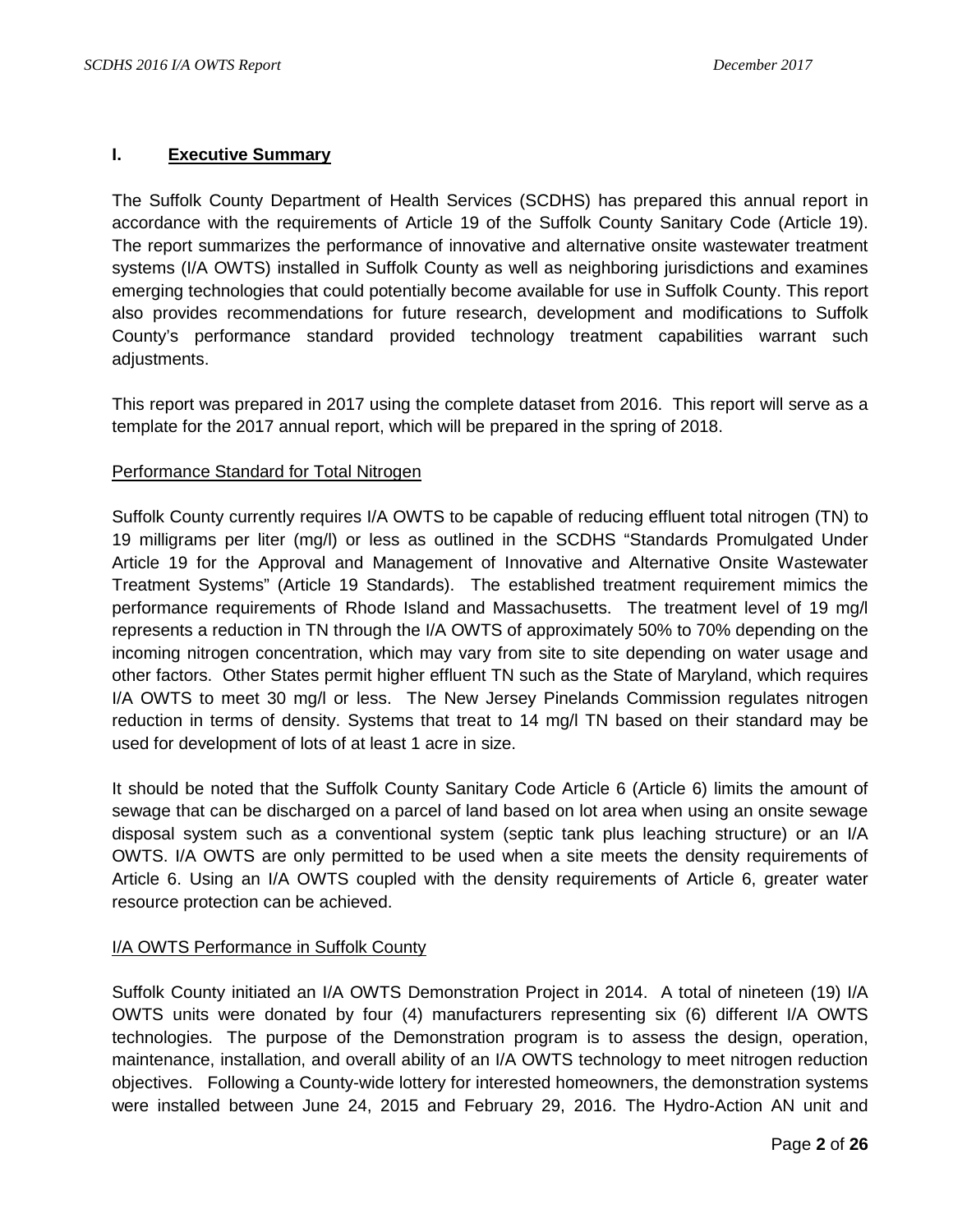Norweco Singulair TNT unit are currently the only two (2) technologies that received Provisional Approval in 2016 in accordance with Article 19 Standards based on their performance in the demonstration program. SCDHS performed monthly composite sampling of the demonstration systems to evaluate their nitrogen removal capabilities under real-world conditions. Technologies that maintained an average of 19 mg/l TN or better for 75% of all the systems tested for a minimum of six (6) months were granted provisional approval. The 2016 results of the demonstration systems are summarized in **Table 1**.

| <b>Technology</b>             | AVG*                | <b>Provisional Approval</b>          |
|-------------------------------|---------------------|--------------------------------------|
| <b>Hydro-Action AN Series</b> | 11.6 $mg/L$         | Approved in September 2016           |
| Norweco Singulair TNT         | $18.3$ mg/L         | Approved in October 2016             |
| <b>Orenco AX-RT Series</b>    | 18.5 $mg/L$         | Approved in March 2017               |
| Norweco Hydro-Kinetic         | $17.5 \text{ mg/L}$ | Approved in April 2017               |
| <b>Orenco AX Series</b>       | $21.6$ mg/L         | Cannot project approval at this time |
| <b>Busse MMF</b>              | 72.3 mg/L           | Cannot project approval at this time |

| Table 1: 2016 Septic Demo System Performance in Suffolk County |
|----------------------------------------------------------------|
|----------------------------------------------------------------|

 **\*Standard is 19mg/L**

# I/A OWTS Performance in Proximate Jurisdictions

Prior to developing an I/A OWTS management program, Suffolk County embarked on a four (4) state tour to evaluate I/A OWTS programs in neighboring jurisdictions . This tour included visits to the New Jersey Pinelands Commission, Maryland Department of Environment, Rhode Island's New England Onsite Wastewater Training Program, and Massachusetts Barnstable County Department of Health and Environment. Lessons learned from these jurisdictions were instrumental in guiding the County in the development of a robust I/A OWTS management program and as such, the County has continued to consult with these jurisdictions throughout the Demonstration Program and I/A OWTS program development. **Table 2** and **Table 3** depict the I/A OWTS technologies approved for use in these jurisdictions along with performance data for 2016 compared to the tested nitrogen effluent during their NSF 245 or EPA ETV certification process. **Figure 1** depicts a graph of the effluent TN of these systems in 2016.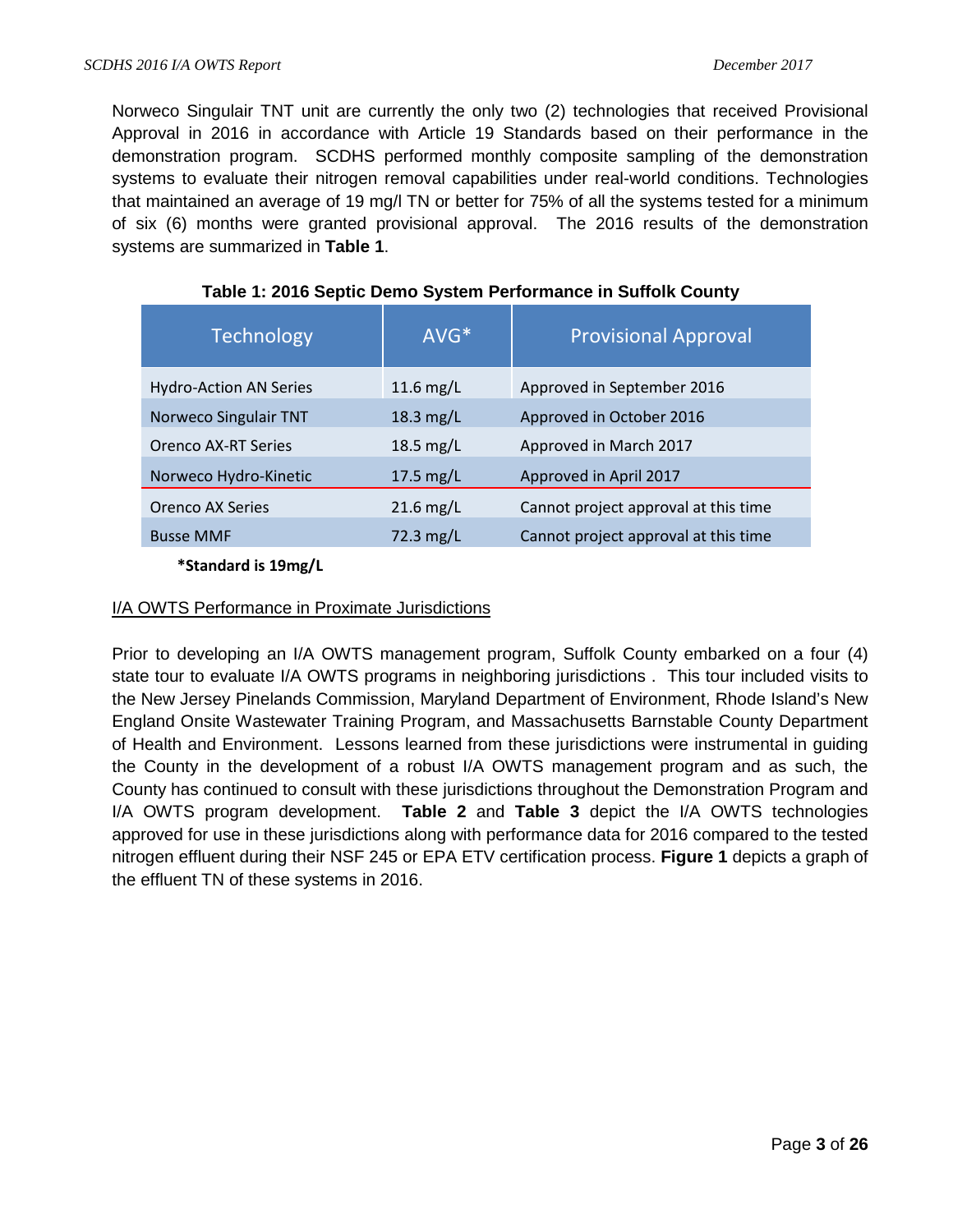| <b>Technology</b>                               |           | Jurisdiction |    |    |           |
|-------------------------------------------------|-----------|--------------|----|----|-----------|
|                                                 | Suffolk   | MA           | RI | MD | <b>NJ</b> |
| <b>Advantex AX Series</b>                       | $\bullet$ | ٠            | ۰  | ٠  |           |
| <b>Advantex AX-RT Series</b>                    | ٠         | ٠            | ٠  | ٠  |           |
| Amphidrome                                      |           | ٠            | ۰  |    | ٠         |
| AquaKlear                                       |           |              |    | ۰  |           |
| <b>BioBarrier MBR</b>                           |           | ٠            | ٠  |    | ۰         |
| <b>Bioclere</b>                                 |           | ٠            | ۰  |    | ٠         |
| <b>Busse</b>                                    | $\bullet$ |              |    |    | ۰         |
| <b>Ecoflo Coco</b>                              |           |              |    | ٠  |           |
| <b>FAST</b>                                     |           | ٠            | ۰  |    | ٠         |
| Fuji Clean                                      |           |              |    | ٠  |           |
| <b>Hoot ANR</b>                                 |           |              |    |    | ۰         |
| <b>Hoot BNR</b>                                 |           |              |    | ۰  |           |
| <b>Hydro-Action AN Series</b>                   | ٠         |              |    | ۰  |           |
| Hydro-Kinetic                                   | ٠         |              | ٠  | ٠  |           |
| <b>MicroFAST</b>                                |           | ۰            |    | ٠  |           |
| Mod FAST                                        |           | ٠            |    |    |           |
| <b>Nitrex</b>                                   |           | ٠            | ٠  | ٠  |           |
| <b>Nitrex Plus</b>                              |           | ۰            |    |    |           |
| <b>OMNI Recirculating Sand Filter</b>           |           | $\bullet$    |    |    |           |
| OMNI-Cycle System                               |           | ٠            |    |    |           |
| <b>Recirculating Sand Filter</b>                |           | ٠            | ٠  |    |           |
| RetroFAST                                       |           |              |    | ۰  |           |
| RID Phosphorus Removal System                   |           | $\bullet$    |    |    |           |
| <b>RUCK</b>                                     |           | ٠            |    |    |           |
| <b>RUCK CFT</b>                                 |           | $\bullet$    |    |    |           |
| SeptiTech                                       |           | ٠            | ۰  | ۰  | ۰         |
| <b>Singulair DN</b>                             |           | ٠            | ٠  |    |           |
| <b>Singulair TNT</b>                            | ٠         | ٠            | ٠  | ٠  |           |
| <b>Waterloo Biofilter</b>                       |           | ٠            |    |    |           |
| White Knight                                    |           |              | ۰  |    |           |
|                                                 |           |              |    |    |           |
| • General Use                                   |           |              |    |    |           |
| · Provisional Use/Undergoing Field Verification |           |              |    |    |           |
| • Piloting Use                                  |           |              |    |    |           |

# **Table 2: I/A OWTS Approved in Proximate Jurisdictions**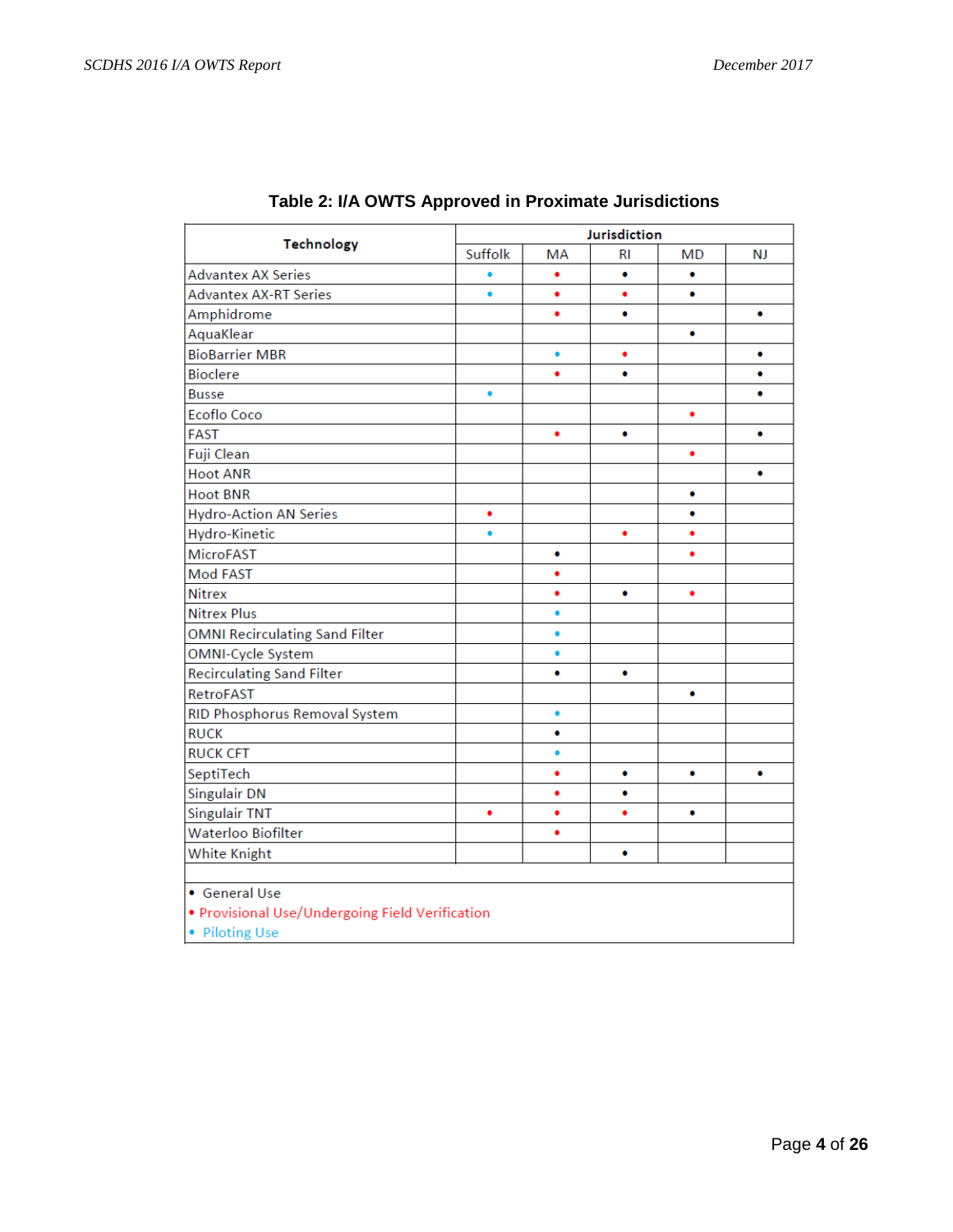| Technology                     | NSF 245 or ETV<br>Certification | <b>Suffolk County</b>    |             | <b>Barnstable County</b> | New Jersey<br>Pinelands |
|--------------------------------|---------------------------------|--------------------------|-------------|--------------------------|-------------------------|
| Advantex AX                    | NSF 24 mg/L                     | $21.6$ mg/L<br>17.0 mg/L |             | 13.17 mg/L               |                         |
| Advantex RT                    |                                 | 18.5 mg/L                | 14.52 mg/L  |                          |                         |
| HydroAction                    | NSF 15 mg/L                     | $11.6$ mg/L              | 20.33 mg/L  |                          |                         |
| Norweco Singulair              | NSF 12 mg/L                     | $18.3$ mg/L              | $27.0$ mg/L | 24.85 mg/L               |                         |
| Norweco Hydro-Kinetic          | NSF 7.9 mg/L                    | $17.5$ mg/L              |             |                          |                         |
| <b>BUSSE MF</b>                | NSF 16 mg/L                     | 72.3 mg/L                |             |                          |                         |
| Amphidrome                     | ETV 10.81 mg/L                  |                          |             |                          | $12.5$ mg/L             |
| <b>BioMicrobics BioBarrier</b> | NSF 9 mg/L                      |                          |             |                          | $24.3$ mg/L             |
| <b>BioMicrobics FAST</b>       | NSF 17 mg/L                     |                          | 25.44 mg/L  | 19.27 mg/L               | $18.3$ mg/L             |
| <b>BioMicrobics SeptiTech</b>  | NSF 17 mg/L                     |                          | $20.0$ mg/L | $12.0$ mg/L              | $17.9$ mg/L             |

#### **Table 3: 2016 Comparison of I/A OWTS Results\***

\*Suffolk County utilizes the combined average of a technology's TN results. SCDHS believes that using an average is the best method of evaluating a technology because it is a true indication of how well a technology will protect the environment. Use of Median data tends to artificially lower TN results and is not a true indicator of mass loading. Suffolk County and the State of Maryland appear to be the only jurisdictions in close proximity that use TN average data to evaluate I/A OWTS performance.



**Figure 1: 2016 Comparison of I/A OWTS Results in Proximate Jurisdictions**

\*Suffolk County utilizes the combined average of a technology's TN results. SCDHS believes that using an average is the best method of evaluating a technology because it is a true indication of how well a technology will protect the environment. Use of Median data tends to artificially lower TN results and is not a true indicator of mass loading. Suffolk County and the State of Maryland appear to be the only jurisdictions in close proximity that use TN average data to evaluate I/A OWTS performance.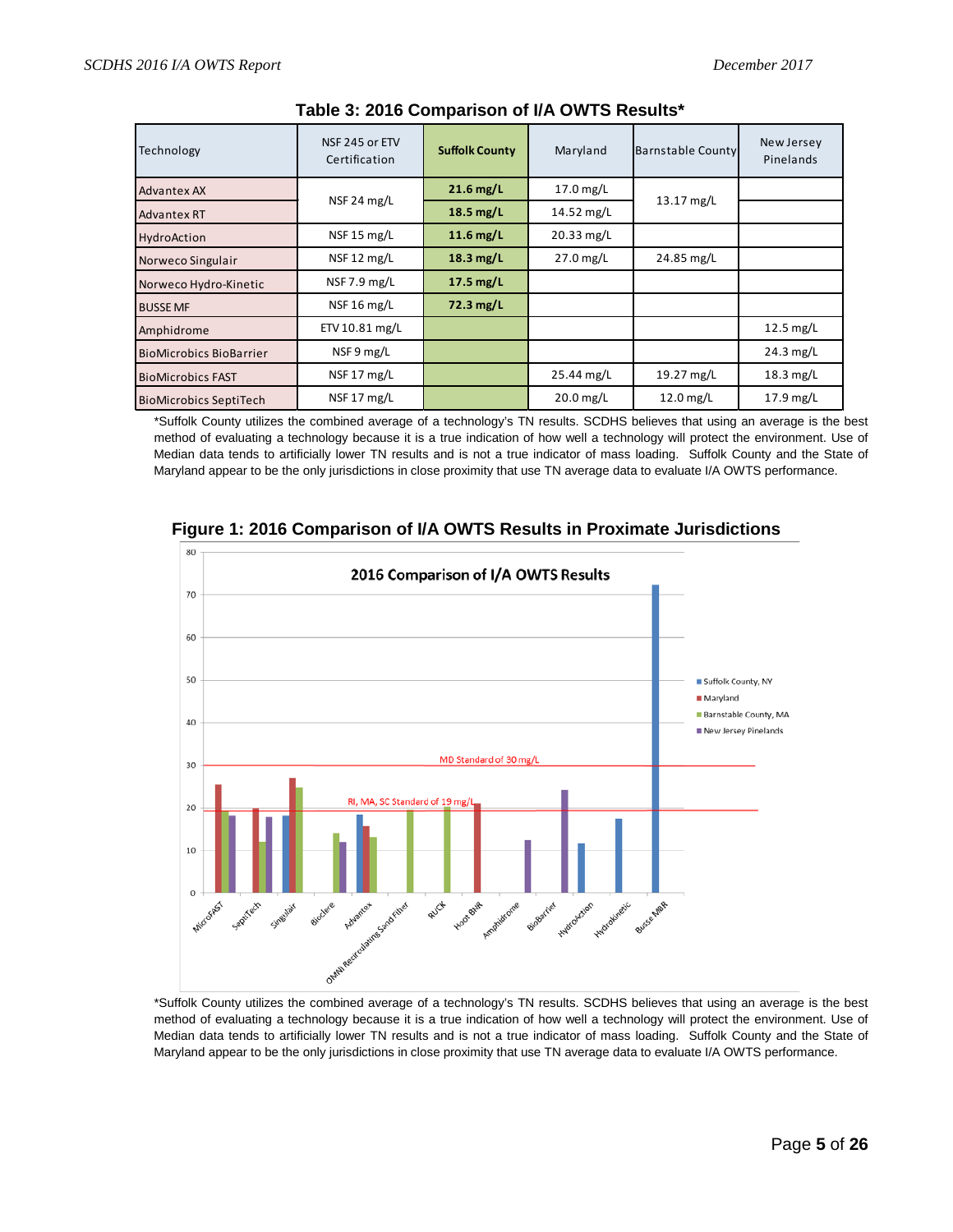#### Emerging Technologies

The New York State Center for Clean Water Technologies (CCWT) at Stony Brook University was established to develop and commercialize affordable and effective nitrogen removal systems for residential and commercial use. Currently, CCWT is developing Nitrogen Reducing Biofilters (NRB's); a relatively passive technology that uses layers of sand and sawdust to treat wastewater. CCWT is evaluating these NRB's to determine if they can treat wastewater to 10 mg/l of total nitrogen or less. In 2016, CCWT installed three (3) different iterations of the NRB at the Massachusetts Alternative Septic System Test Center (MASSTC), and in 2017, CCWT will work with Suffolk County to install NRB's on residential sites located at County Park properties as experimental I/A OWTS units. If these NRB's complete the experimental phase and piloting phase successfully then NRB's could receive provisional approval in late 2019 or early 2020.

#### Recommendations and Next Steps

Based on the information contained in this report, The Department makes the following recommendations and conclusions:

- 1. The I/A OWTS Demonstration Program was an effective method to spark the use of innovative and alternative technologies in Suffolk County. The demonstration program captured the leading manufacturers participating in Programs in Rhode Island, Massachusetts, Maryland, and New Jersey. The demonstration program also received international interest from Germany, Japan, and Canada. These are Companies who have not yet established themselves in proximate jurisdictions. The demonstration program allowed the assessment of system design, operation & maintenance, installation issues, and the overall ability of each technology to meet TN reduction objectives in Suffolk County. Though all technologies participating in the demonstration program have certification for nitrogen reductions (through NSF245 or EPA's ETV testing), not all technologies have yet proved capable of reducing TN to 19 mg/L or less in Suffolk County. It is important for the County to continue the next phase of the demonstration program, which will result in an additional eight (8) technologies to be installed at twenty (20) private residences for evaluation.
- 2. The performance standard of 19 mg/L represents the most stringent requirement enacted by a government agency in regards to TN that does not also allow for increase in density. SCDHS does not feel that a change to the performance standard is warranted at this time.
- 3. Data from other jurisdictions supports not changing the TN performance standard at this time as Suffolk County and Maryland are the only proximate jurisdictions that use a true average. Massachusetts, Rhode Island, and New Jersey use the median which SCDHS believes is not a true indicator of how well the systems perform. If these jurisdictions used the mean instead, resulting data would show the systems have difficulty achieving a TN of 19 mg/L.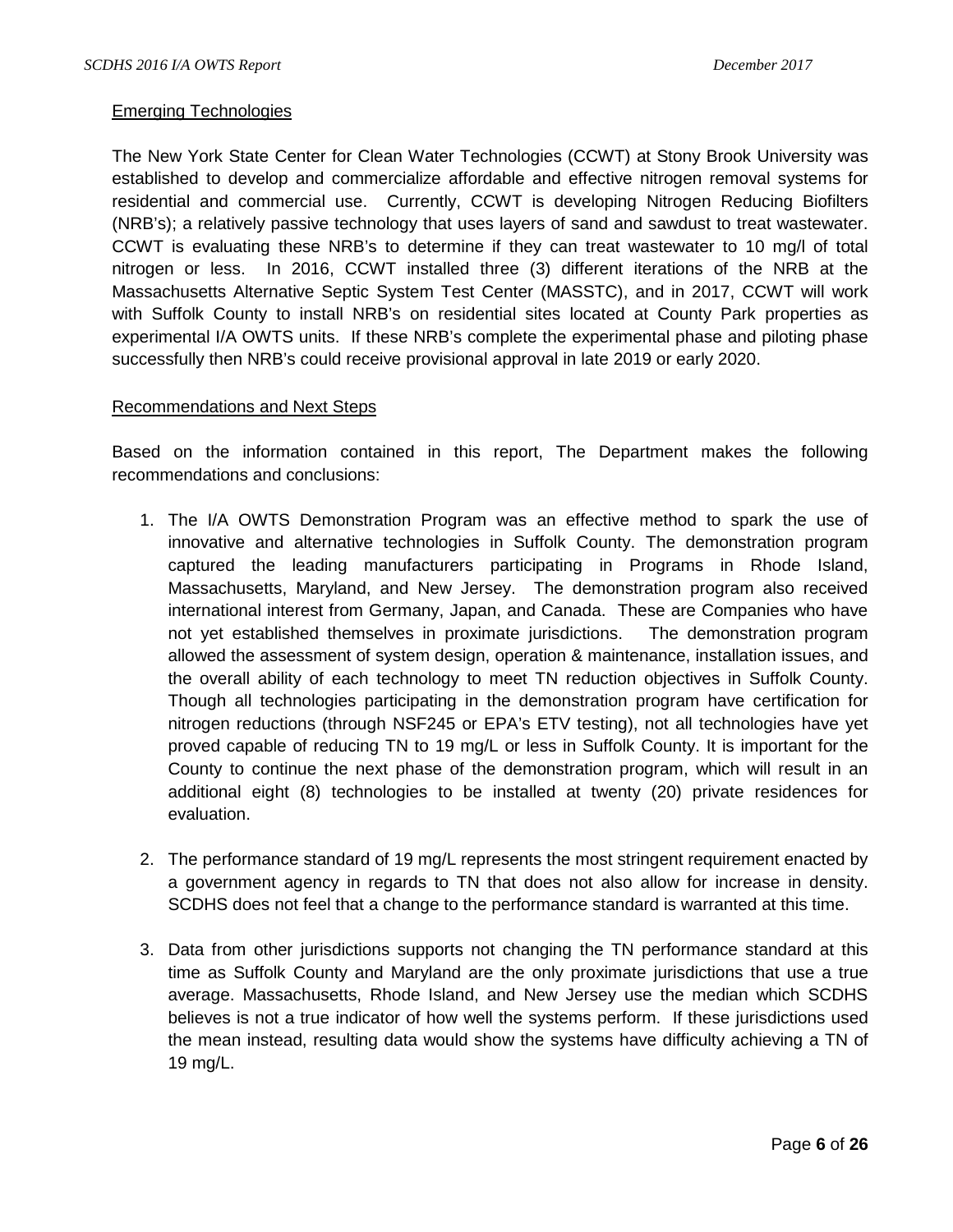- 4. The County should not consider changing the performance standard of 19 mg/L for TN until there is sufficient data justifying a 90% confidence level in the dataset of a technology as concluded by Horsely Witten Group in the analysis of Barnstable County's septic system database. (i.e. there should be a minimum of twelve (12) samples of twenty (20) systems of a technology before the County should consider changing the performance standard).
- 5. New emerging technologies such as the NRB's are being evaluated and piloted by SBU's CCWT and constructed wetlands, which are promising alternatives to current proprietary technologies, are being evaluated by other entities in Suffolk County. SCDHS should work cooperatively with CCWT to aggressively pursue, evaluate, and install these non-proprietary technologies in Suffolk County.

# **II. Purpose of Annual Evaluation**

Pursuant to Article 19 of the Suffolk County Sanitary Code (Article 19), the Suffolk County Department of Health Services (SCDHS) serves as the Responsible Management Entity (RME) to facilitate development and use of Innovative and Alternative Onsite Wastewater Treatment Systems (I/A OWTS) as an environmental conservation and public health protection measure. In compliance with Section 760-1907 of Article 19, SCDHS has prepared this annual report, which outlines the progress of the I/A OWTS program within Suffolk County, and considers potential opportunities for improvement. The purpose of the annual report is to regularly review and recommend research on I/A OWTS to increase the effectiveness of the County's program. This report was prepared in 2017 using the complete dataset from 2016. This report will serve as a template for the 2017 annual report which will be prepared in the spring of 2018.

The report provides an evaluation of I/A OWTS currently installed in Suffolk County in addition to an evaluation of the use and performance of I/A OWTS in similar jurisdictions. The report utilizes data from the National Sanitation Foundation/American National Standards Institute ("NSF/ANSI"), the U.S. Environmental Protection Agency's Environmental Technology Verification ("ETV") Program, and other jurisdictions, including Massachusetts, Rhode Island, New Jersey and Maryland. One main goal of this report is to evaluate the performance capabilities of I/A OWTS and make recommendations to change Suffolk County's performance standard if warranted.

# **III. Reclaim Our Water Overview**

Water is the single most significant resource for which Suffolk County bears responsibility. In 2014 Suffolk County Executive Steve Bellone kicked off his *Reclaim Our Water* initiative by identifying water quality as his administration's highest priority. Since then, the County has participated in a four (4) State tour of I/A OWTS; adopted 2015's Comprehensive Water Resources Management Plan; initiated the Subwatersheds Wastewater Plan; piloted six (6) I/A OWTS technologies on nineteen (19) residential properties; and amended the sanitary code for the first time since 1973 with the enactment of Article 19. These efforts would not be possible without the assistance of the many stakeholders, most notably, New York State Department of Environmental Conservation (NYSDEC) and the Long Island Action Plan (LINAP). The Septic / Cesspool Upgrade Program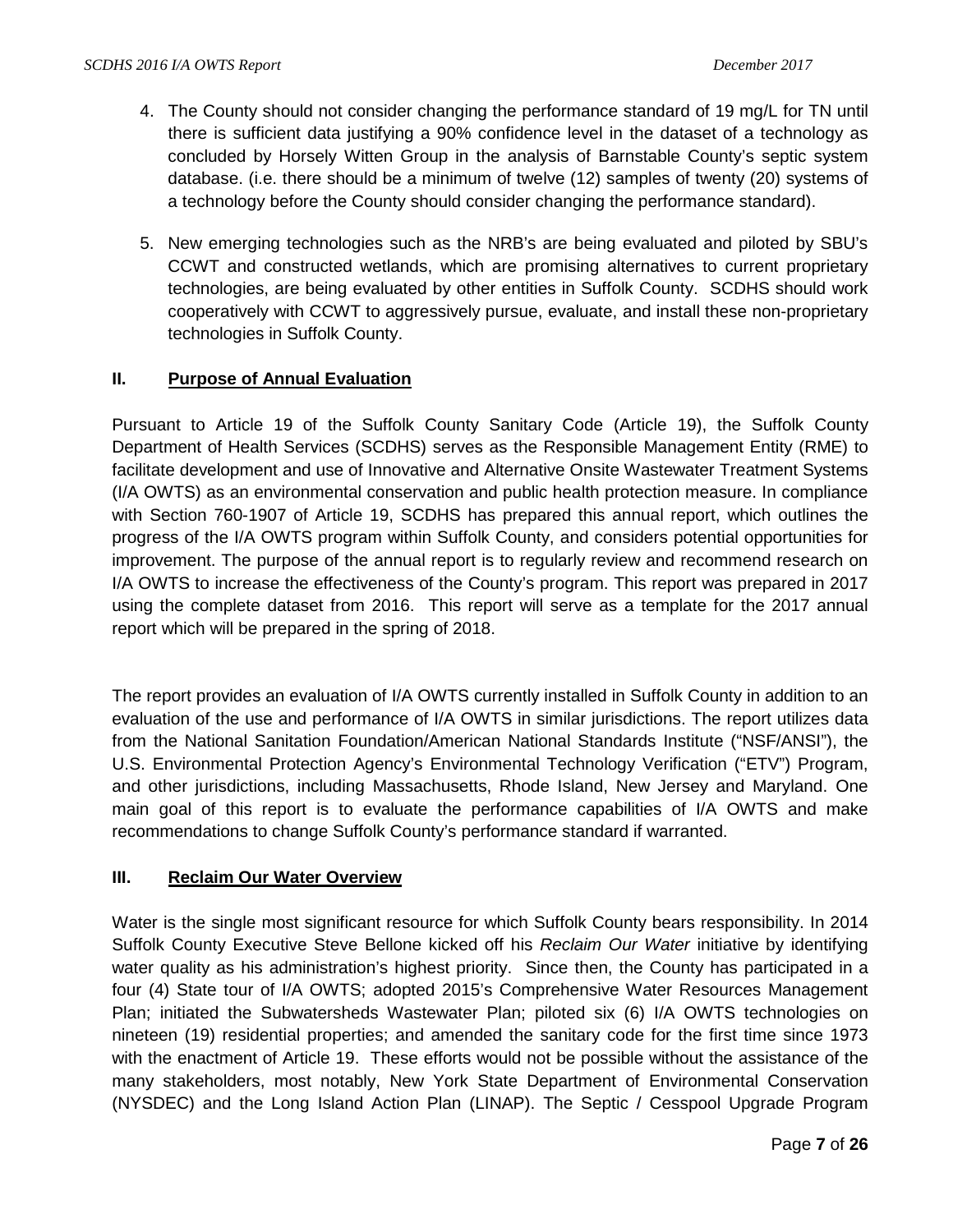Enterprise (SCUPE) is a NYSDEC grant that enables Suffolk County to embark on these aggressive measures to battle nitrogen pollution.

Approximately 360,000 residential parcels are currently served by polluting cesspools and septic systems with little to no nitrogen removing capabilities, and will probably never be connected to a sewer system. Reversing degradation of water quality due to nitrogen pollution will depend on replacement of existing systems with new, individual I/A OWTS that have nitrogen removing capabilities.

The following are key program components of the *Reclaim Our Water* initiative:

### Liquid Waste Licensing

Suffolk County modified the septic industry licensing requirements by adding eleven specialized endorsements under the "liquid waste umbrella" and required training, certification and continuing education for I/A OWTS installers. The installer must hold a current Liquid Waste License pursuant to the Suffolk County Code Chapter 563, Article VII (Septic Industry Businesses) with an Endorsement as an Innovative and Alternative Treatment System Installer through the Suffolk County Department of Labor, Licensing and Consumer Affairs. The Department of Labor, Licensing, and Consumer Affairs maintains a list of liquid waste license holders.

### Long Island Nitrogen Action Plan ("LINAP")

The NYSDEC is working closely with Suffolk County to complete the LINAP and to help improve wastewater treatment to protect water resources. The NYSDEC has provided grant funding for the Suffolk County SCUPE for the evaluation of I/A OWTS, development of an I/A OWTS program, and to initiate the Subwatersheds Wastewater Plan to prioritize areas in need of improved wastewater treatment. The SCUPE funding enabled the County to hire start-up staff for the I/A OWTS Program and a Responsible Management Entity. It also provided funding for the Septic Improvement Program. Overall, these programs are early actions in the NYSDEC LINAP, a multiyear initiative to reduce nitrogen in Long Island's surface and ground waters, in which Suffolk County participates as a partner.

#### Suffolk County Sanitary Code and Standards for Construction

Suffolk County Department of Health Services has prepared and implemented Article 19 Standards to regulate I/A OWTS and has since been updating the Standards and Sanitary Code in order to keep the County's regulations up to date with the progress of the I/A OWTS program and technology advances. The Standards also include how the Department serves as the RME to administer and conduct a comprehensive set of activities and have the legal authority and technical capacity to ensure the long-term operation, maintenance, and management of all I/A OWTS in Suffolk County.

#### Suffolk County Septic Demonstration Programs

Demonstration Projects give I/A OWTS Manufacturers the opportunity to showcase and demonstrate single family residential onsite wastewater treatment system technologies in Suffolk County—at no cost to the County and participating homeowners — in an effort to test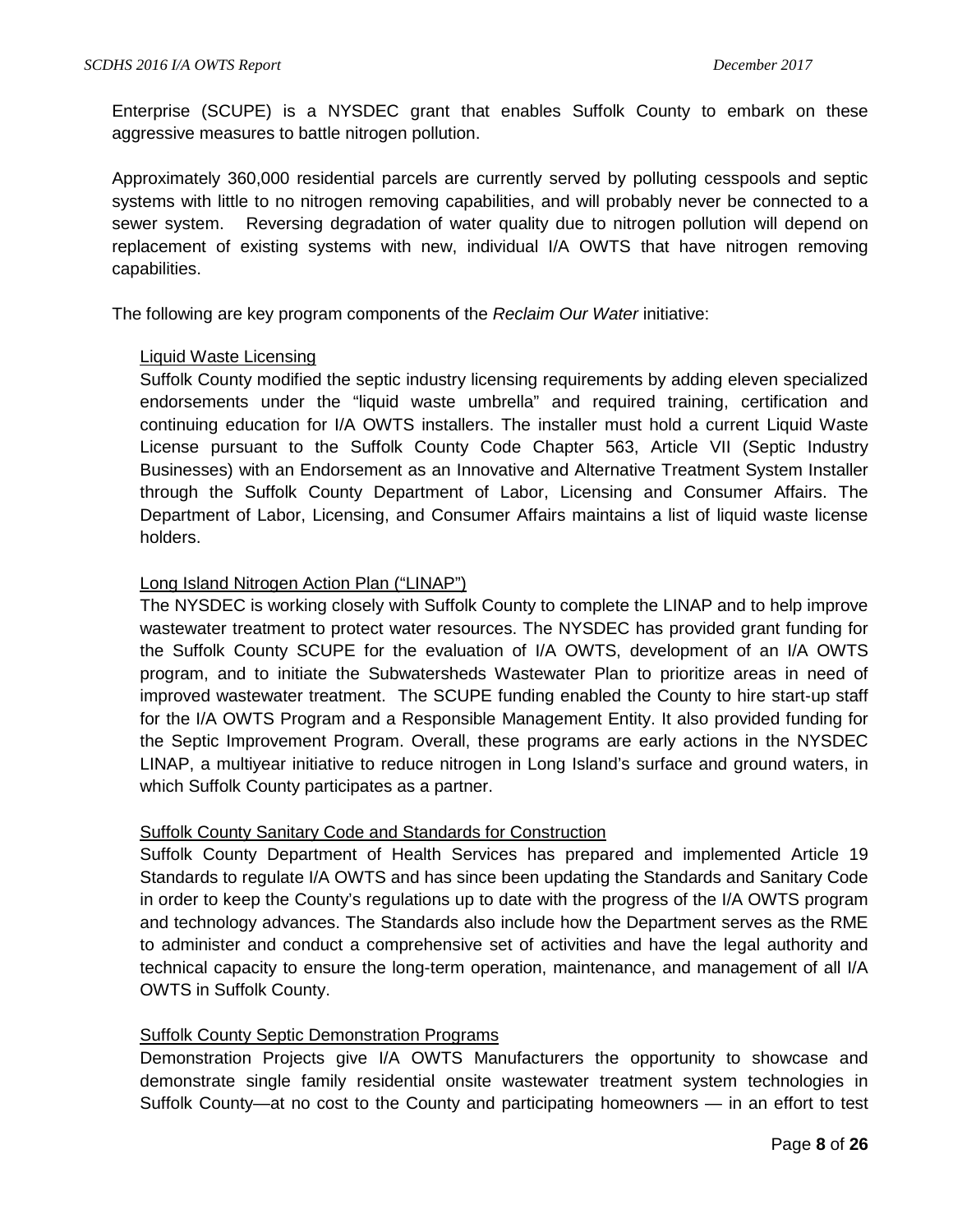the viability of these systems in local conditions and potentially expedite provisional approval of said technologies. There have been two demonstration programs in Suffolk County, one beginning in 2014 and the other in 2016. As of 2016, there were nineteen (19) demonstration systems installed in Suffolk County. Technologies participating in the demonstration program were offered a streamlined path to Provisional Approval. If 75% of the systems of a technology in the demonstration program maintained a dataset of 19 mg/L or better for a minimum of six (6) months, they were granted Provisional Use Approval.

## Subwatersheds Wastewater Plan ("SWP")

The SWP is the science based bridge that will serve to support policy decisions and provide a recommended blueprint for wastewater upgrades. The SWP is based on a series of models, data evaluations and cost-benefit analyses. The SWP will set priority areas, nitrogen reduction goals, and describes where, when, and what methods should be implemented to meet nitrogen reduction goals.

# **IV. Performance of I/A OWTS in Suffolk County**

All I/A OWTS technologies must be approved by the Department for use in Suffolk County as either an "Experimental", "Piloting", "Provisional", or "General Use" system in order to be permitted for installation as an onsite wastewater treatment system in accordance with the Article 19 Standards. During each phase of approval, the I/A OWTS technology must undergo sampling as stated in the Article 19 Standards. The minimum sampling requirements and resulting combined TN average outlined in **Table 4**, and defined in the Article 19 Standard, shall be required prior to a system receiving approval to move from one phase of approval to the next and eventually to the final approval phase known as "General Use."

| <b>TABLE 4: Summary Approval Chart for Residential Systems</b> |                |                                |                                |  |  |  |  |  |  |  |  |
|----------------------------------------------------------------|----------------|--------------------------------|--------------------------------|--|--|--|--|--|--|--|--|
| <b>Approval Phase</b>                                          | # of Systems   | <b>Sampling Frequency</b>      | <b>Performance Requirement</b> |  |  |  |  |  |  |  |  |
| Experimental                                                   | $3-5$ Year-    | <b>Monthly Sampling</b>        | The total dataset of 75% of    |  |  |  |  |  |  |  |  |
|                                                                | Round          | 12 months rolling average      | the systems must have a        |  |  |  |  |  |  |  |  |
|                                                                |                |                                | combined average of 19         |  |  |  |  |  |  |  |  |
|                                                                |                |                                | $mg/L$ or less TN              |  |  |  |  |  |  |  |  |
| Piloting*                                                      | $8 - 12$ Year- | <b>Monthly Sampling</b>        | The total dataset of 75% of    |  |  |  |  |  |  |  |  |
|                                                                | Round          | 12 months rolling average      | the systems must have a        |  |  |  |  |  |  |  |  |
|                                                                |                |                                | combined average of 19         |  |  |  |  |  |  |  |  |
|                                                                |                |                                | mg/L or less TN                |  |  |  |  |  |  |  |  |
| Septic                                                         | $1 - 5$        | <b>Monthly Composite</b>       | The dataset of 75% of the      |  |  |  |  |  |  |  |  |
| Demonstration                                                  | Year-round     | Samples                        | systems must maintain a        |  |  |  |  |  |  |  |  |
| Systems*                                                       |                | 6 month rolling average for    | combined average of 19         |  |  |  |  |  |  |  |  |
|                                                                |                | streamlined approval.          | $mg/L$ or less TN              |  |  |  |  |  |  |  |  |
| Provisional                                                    | First 20 Year- | <b>Bi-Monthly Sampling for</b> | The dataset of all the 20      |  |  |  |  |  |  |  |  |
|                                                                | Round          | 24 months rolling average      | systems must have a            |  |  |  |  |  |  |  |  |
|                                                                |                |                                | combined average of 19         |  |  |  |  |  |  |  |  |
|                                                                |                |                                | mg/L or less TN                |  |  |  |  |  |  |  |  |
| General Use                                                    |                | Every 36 Months                | The dataset must maintain      |  |  |  |  |  |  |  |  |
|                                                                |                |                                | an average of 19 mg/L or       |  |  |  |  |  |  |  |  |
|                                                                |                |                                | less in order to remain in     |  |  |  |  |  |  |  |  |
|                                                                |                |                                | General Use phase **           |  |  |  |  |  |  |  |  |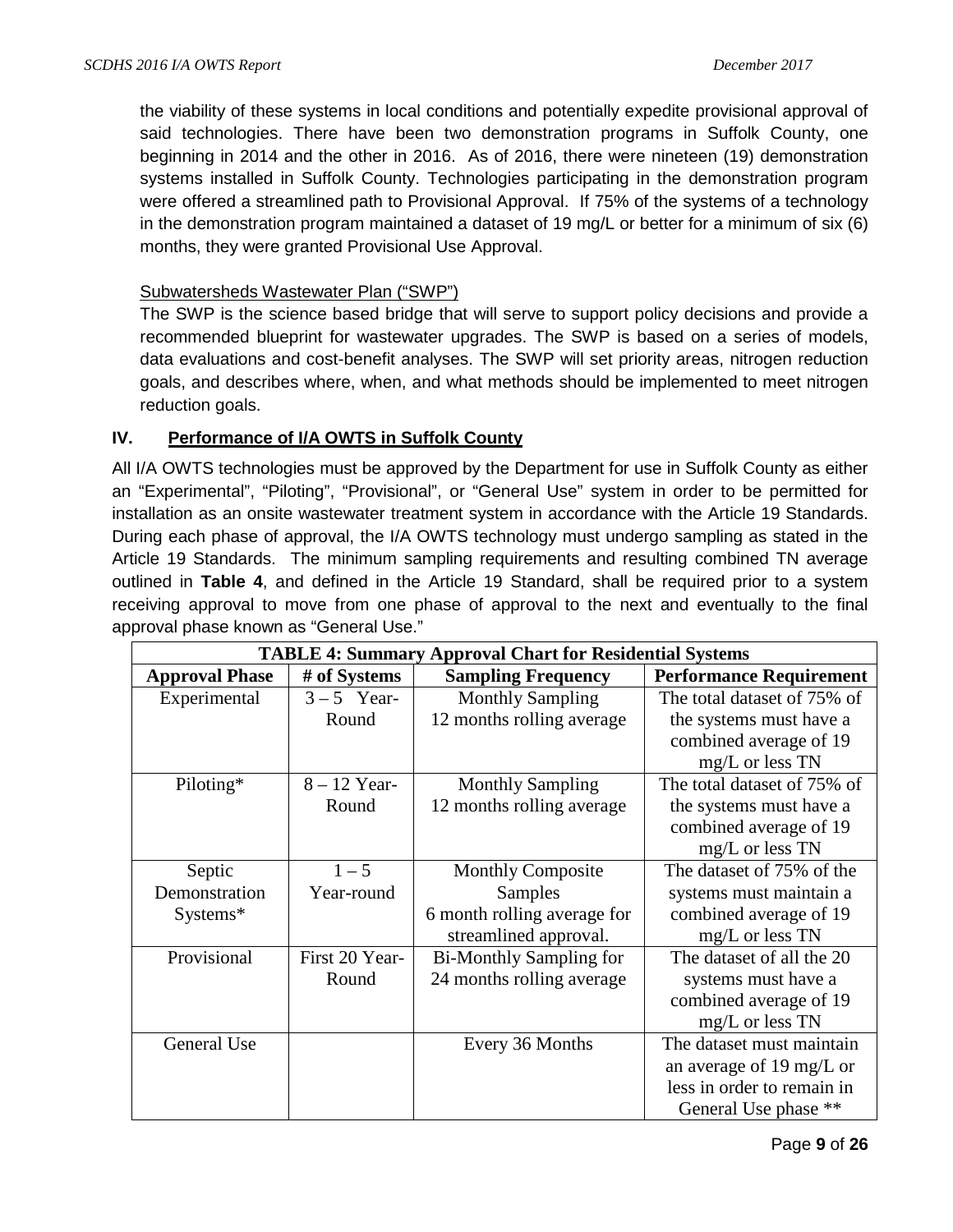*Note: The number of required systems is a cumulative number. For example, the minimum of 20 systems for Provisional Use includes the number of systems installed as part of Experimental and Piloting phases.*

*\*Suffolk County Sponsored I/A OWTS Demonstration Program may permit a streamlined Pilot approval phase.*

*\*\*The combined average of the dataset in Experimental, Piloting and Provisional 1 is the requirement to achieve successful completion of that phase.* 

#### Suffolk County's Septic Demonstration Programs:

In 2014, Suffolk County developed provisions for participation in an I/A OWTS Demonstration Program, whereby a Vendor installs, tests and maintains systems at no cost or at a reduced cost to Property Owner(s). This program is based on a similar program in Rhode Island where 58 I/A OWTS were installed, evaluated over a ten (10) year period to provide a means for industry training, performance evaluations, and provide data for the development of I/A OWTS regulations. Systems being tested as part of a Demonstration Program were subject to a streamlined approval process where the Department has approved a technology for Provisional Use if 75% of the units installed have a combined total average effluent TN of 19 mg/L or less for at least six (6) months of composite sampling.

The Demonstration Program proved to be an exceptional tool to assess the design, operation, maintenance, installation, and overall ability of an I/A OWTS technology to meet nitrogen reduction objectives in Suffolk County. The dual-purpose framework of the program also included a means for accelerated construction of programmatic infrastructure and validation of its and local institutional ability to review, approve, install and operate I/A OWTS systems. As part of this approach Suffolk County dedicated significant staff resources to work with manufacturers, who also committed to terms of an intensive cooperative program, including:

- industry training (designers, installers, O&M contractors)
- regulatory training (procedures/standards to review/approve, and inspect)
- cooperative process optimization; i.e., vendors working with Suffolk to optimize systems (recirculation rates, oxygen supply, etc.) given local influent strength, venting configurations, etc.
- demonstration of systems to design professionals, non-governmental organizations (NGOs), civics, local governments, etc.

A technology's successful completion of a demonstration program allows admittance into the Provisional phase, where rigorous testing and statistical protocols are utilized prior to granting general use approval.

#### Phase 1 Septic Demo Systems:

In April of 2014, Suffolk County issued the first Request for Expression of Interest (RFEI) for a Demonstration Program of Innovative and Alternative Onsite Wastewater Systems (I/A OWTS). A total of nineteen (19) systems were donated from four (4) manufacturers representing six (6) different technologies. Following the County-wide lottery for the interested homeowners, the systems were installed between June 24, 2015 and February 29, 2016 and two (2) technologies received Provisional Approval in 2016 (Hydro-Action AN and Norweco Singulair TNT).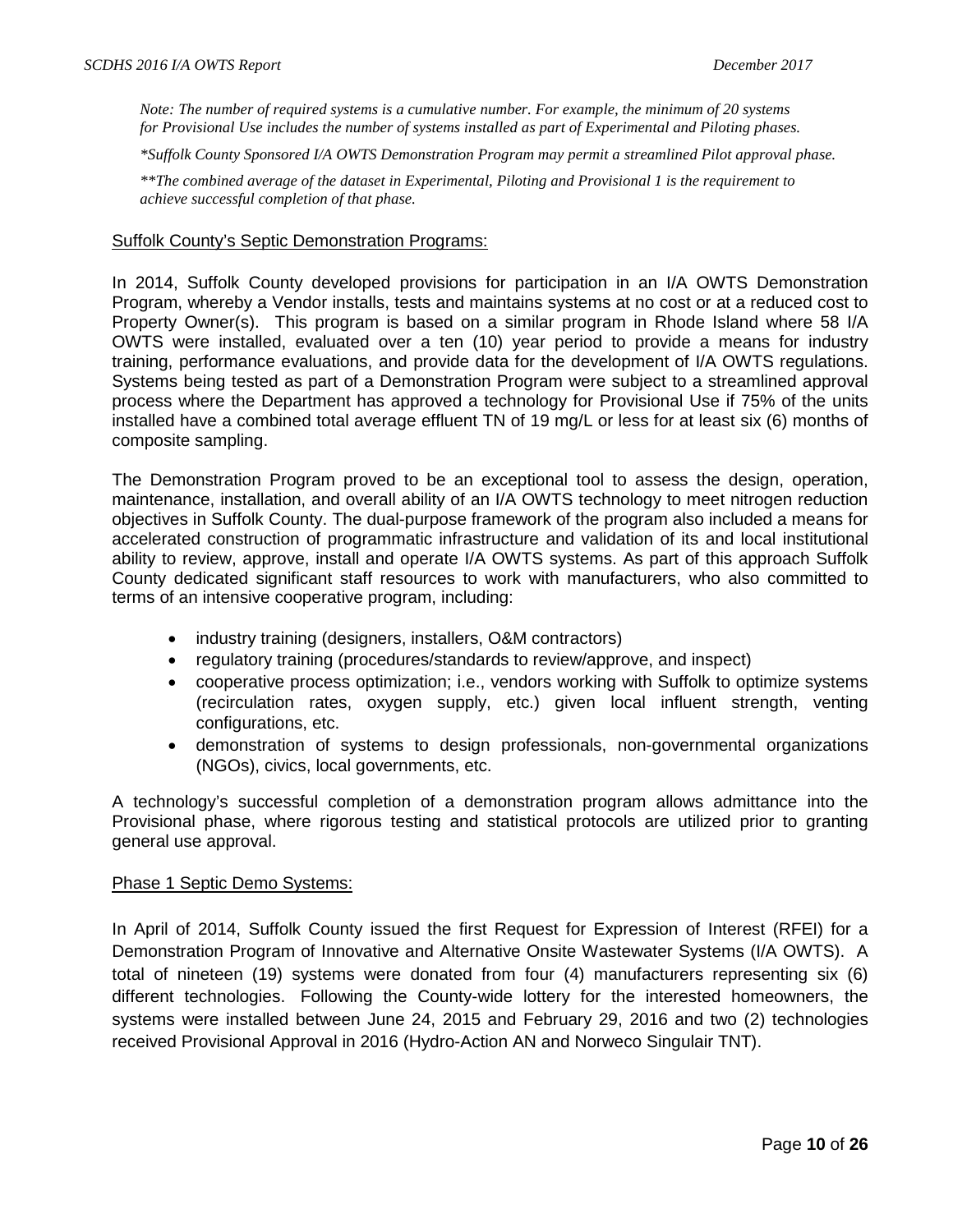The systems were given approximately three (3) months to reach equilibrium and were then sampled monthly. Systems were granted Provisional Use Approval if the dataset from 75% of the systems averaged 19 mg/l or less for a minimum of six (6) months.

| <b>Parameter</b>                      | <b>Sample Type</b> | <b>Testing Location</b> |  |  |  |  |  |  |  |  |  |
|---------------------------------------|--------------------|-------------------------|--|--|--|--|--|--|--|--|--|
| BOD <sub>5</sub>                      | 24 h composite     | Laboratory              |  |  |  |  |  |  |  |  |  |
| Total suspended solids                | 24 h composite     | Laboratory              |  |  |  |  |  |  |  |  |  |
| рH                                    | Grab               | Test site               |  |  |  |  |  |  |  |  |  |
| Temperature (wastewater)              | Grab               | Test site               |  |  |  |  |  |  |  |  |  |
| Temperature (ambient air)             | Grab               | Test site               |  |  |  |  |  |  |  |  |  |
| <b>Effluent Alkalinity (as CaCO3)</b> | 24 h composite     | Laboratory              |  |  |  |  |  |  |  |  |  |
| TKN (as N)                            | 24 h composite     | Laboratory              |  |  |  |  |  |  |  |  |  |
| Ammonia-N (as N)                      | 24 h composite     | Laboratory              |  |  |  |  |  |  |  |  |  |
| Nitrite-N (as N)                      | 24 h composite     | Laboratory              |  |  |  |  |  |  |  |  |  |
| Nitrate-N (as N)                      | 24 h composite     | Laboratory              |  |  |  |  |  |  |  |  |  |

**Table 5: Sampling Requirements for Experimental and Piloting Use Approval**

# **Figure 2: Phase-I Suffolk County Demonstration Systems**



Norweco Hydro-Kinetic



Orenco AdvanTex AX20



Norweco Singulair TNT









**Hydro-Action AN Series** 

# **Hydro-Action AN Series**

The Hydro-Action systems utilize a suspended growth aeration system. The treatment occurs as wastewater enters the pretreatment tank and flows by gravity into the aeration compartment. Wastewater flows by gravity from the aeration chamber through a hole in the base of the cone shaped clarifier, where final settling takes place. The hydraulic roll created by the aeration system helps draw settled solids out of the base of the clarifier and back into the aeration chamber. The aerobically-charged wastewater is then recirculated back to the pretreatment tank, where it further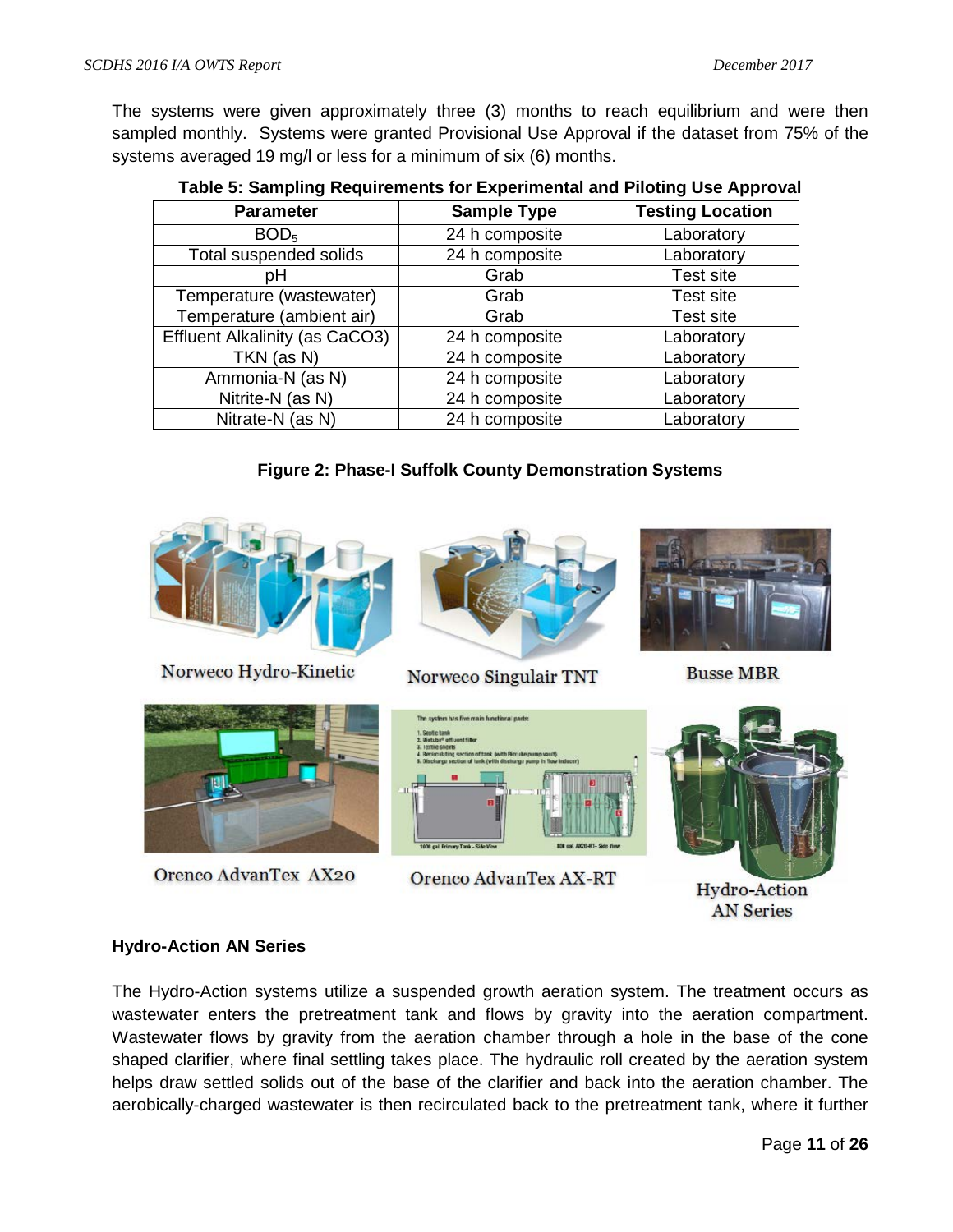denitrifies. Treated wastewater exits by gravity through a tee structure located in the center of the clarifier, treated effluent is then discharged to a Department approved leaching structure.

Five (5) Hydro-Action AN units were installed as part of the Septic Demonstration Program. The systems were sampled from May 2016 through November 2016 and averaged 11.9 mg/L TN. **The dataset of 75% of the systems maintained an average of 11.6 mg/L TN. Hydro-Action was granted Provisional Use Approval on September 28, 2016. Table 6** outlines the 2016 24-hour composite sample results for the Hydro-Action AN demonstration units.

| Table 6: 2016 Steady State 24-Hour Composite Sample Results for the Hydro-Action AN Demonstration |
|---------------------------------------------------------------------------------------------------|
| <b>Systems</b>                                                                                    |

| Site #        | <b>Sample Date</b>    | <b>Calculate</b> | <b>TN</b><br>(mg/l) | <b>TKN</b><br>(mg/l) | Ammonia<br>(as N) | NO <sub>3</sub><br>(Nitrate<br>as N) | <b>NO2</b><br>(Nitrite<br>as N) | <b>BOD</b>     | <b>TSS</b> | PH    | <b>Temp</b> | Alk     |
|---------------|-----------------------|------------------|---------------------|----------------------|-------------------|--------------------------------------|---------------------------------|----------------|------------|-------|-------------|---------|
| <b>SDS#18</b> | 5/16/16-5/17/16       | <b>No</b>        | 18.7                | 2.4                  | < 0.5             | 15.8                                 | 0.5                             | 16             | 16         | 6.56  | 60.3        | 18      |
|               | $6/20/16 - 6/21/16$   | <b>No</b>        | 24.8                | 8.5                  | 0.8               | 16.3                                 | <0.5                            | N/R            | 67         | 6.77  | 70.8        | 26.8    |
|               | $7/18/16 - 7/19/16$   | <b>No</b>        | 10.6                | 5.3                  | < 0.5             | 5.3                                  | < 0.5                           | 18             | 53         | 7.07  | 80          | 65      |
|               | $8/15/16 - 8/16/16$   | <b>No</b>        | 4.5                 | <0.5                 | < 0.5             | 4.5                                  | < 0.5                           | >9             | $10$       | 7.17  | 80          | 68      |
|               | $9/12/16 - 9/13/16$   | <b>No</b>        | 9                   | 2.3                  | < 1.0             | 6.7                                  | < 0.5                           | N/R            | < 10       | 7.13  | 73          | 54.4    |
|               | 11/14/16-11/15/16     | <b>No</b>        | 10.1                | 7.9                  | 3.8               | 2.2                                  | < 0.5                           | 18             | 33         | 6.57  | 56          | 23.3    |
| <b>SDS#10</b> | $5/9/16 - 5/10/16$    | Yes              | 5.7                 | < 0.5                | < 0.5             | 3.6                                  | 2.1                             | 19             | 16         | 6.6   | 59.3        | 22      |
|               | $6/13/16 - 6/14/16$   | Yes              | 9.7                 | $\overline{2}$       | < 0.5             | 7.7                                  | < 0.5                           | <17            | < 10       | 7.34  | N/R         | N/R     |
|               | 7/11/16-7/12/16       | Yes              | 14.1                | 2.2                  | < 0.5             | 11.9                                 | < 0.5                           | 9              | 10         | 6.94  | 77          | 318     |
|               | $8/8/16 - 8/9/16$     | Yes              | 8.8                 | 1.0                  | 1.4               | 8.8                                  | < 0.5                           | <17            | 14         | 7.08  | 78          | 45.6    |
|               | $9/12/16 - 9/13/16$   | Yes              | 9.7                 | 2.9                  | < 1.0             | 6.8                                  | < 0.5                           | N/R            | 10         | 7.33  | 73          | 48      |
|               | $10/17/16 - 10/18/16$ | Yes              | 9.3                 | $\overline{2}$       | < 0.5             | 7.3                                  | < 0.5                           | 11             | 10         | 7.32  | N/R         | 58      |
| <b>SDS#12</b> | $5/9/16 - 5/10/16$    | Yes              | 14.1                | 5.1                  | < 0.5             | 9                                    | < 0.5                           | 27             | $25$       | 7.09  | 58.5        | 52      |
|               | 6/13/2016-6/14/16     | Yes              | 12.2                | $\overline{2}$       | < 0.5             | 10.2                                 | < 0.5                           | <16            | < 10       | 7.75  | 72.4        | 111     |
|               | 7/11/16-7/12/16       | Yes              | 14.5                | 4.9                  | < 0.5             | 9.6                                  | < 0.5                           | 22             | 53         | 7.63  | 69          | 138     |
|               | $8/8/16 - 8/9/16$     | Yes              | 10.4                | 6.1                  | 3.5               | 4.3                                  | < 0.5                           | 55             | 90         | 6.88  | 74          | 176     |
|               | $9/12/16 - 9/13/16$   | Yes              | 12.1                | 1.8                  | < 1.0             | 10.3                                 | < 0.5                           | N/R            | 10         | 7.64  | 72          | 110.2   |
|               | 10/17/16 -10/18/16    | Yes              | 11.1                | 1.7                  | < 0.5             | 9.4                                  | < 0.5                           | <7             | < 10       | 7.52  | N/R         | 76      |
| SDS#11        | $5/9/16 - 5/10/16$    | Yes              | 5.2                 | < 0.5                | < 0.5             | 2.4                                  | 2.8                             | 37             | $25$       | 7.08  | 59.2        | 72      |
|               | $6/13/16 - 6/14/16$   | Yes              | 10.8                | 2.3                  | < 0.5             | 8.5                                  | < 0.5                           | <17            | < 10       | 7.16  | 71.6        | 35      |
|               | 7/11/16 to 7/12/16    | Yes              | 10.5                | 2.6                  | < 0.5             | 7.9                                  | < 0.5                           | 11             | 11         | 6.83  | 72.4        | 27      |
|               | $8/8/16 - 8/9/16$     | Yes              | 10.1                | 1.0                  | < 0.5             | 10.1                                 | < 0.5                           | 10             | < 10       | 6.69  | 73          | 23      |
|               | $9/12/16 - 9/13/16$   | Yes              | 13.4                | 3.2                  | < 1.0             | 10.2                                 | < 0.5                           | N/R            | 22         | 6.02  | 80          | 10      |
|               | 10/17/16-10/18/16     | Yes              | 12.6                | 3.3                  | < 0.5             | 9.3                                  | < 0.5                           | 14             | 23         | 6.67  | 71          | 20      |
| <b>SDS#6</b>  | $5/16/16 - 5/17/16$   | Yes              | 11.3                | 5.5                  | 3.6               | 5.2                                  | 0.6                             | <16            | 13         | 7.49  | 58.6        | 54.5    |
|               | $6/20/16 - 6/21/16$   | Yes              | 24.2                | 4.9                  | < 0.5             | 19.3                                 | < 0.5                           | N/R            | < 10       | 7.22  | 70.4        | 23.5    |
|               | $7/18/16 - 7/19/16$   | Yes              | 12.8                | 0.9                  | < 0.5             | 11.9                                 | < 0.5                           | $\leq$ 9       | <10        | 7.42  | 80          | 54      |
|               | $8/15/16 - 8/16/16$   | Yes              | 13.9                | 9.3                  | 1.2               | 2.2                                  | 2.4                             | 10             | < 10       | 7.75  | 75          | 163     |
|               | $9/12/16 - 9/13/16$   | Yes              | 4.3                 | 1.8                  | < 1.0             | 2.5                                  | < 0.5                           | N/R            | < 10       | 7.72  | 72          | 88.6    |
|               | 11/14/16-11/15/16     | Yes              | 19.6                | 3.8                  | < 0.5             | 15.2                                 | 0.6                             | $\overline{7}$ | < 10       | 7.19  | 50          | 53.2    |
|               |                       | <b>Average</b>   | 11.94               | 3.788                | 2.383333          | 8.48                                 | 1.5                             | 18.93          | 28.19      | 7.121 | 69.87       | 70.1414 |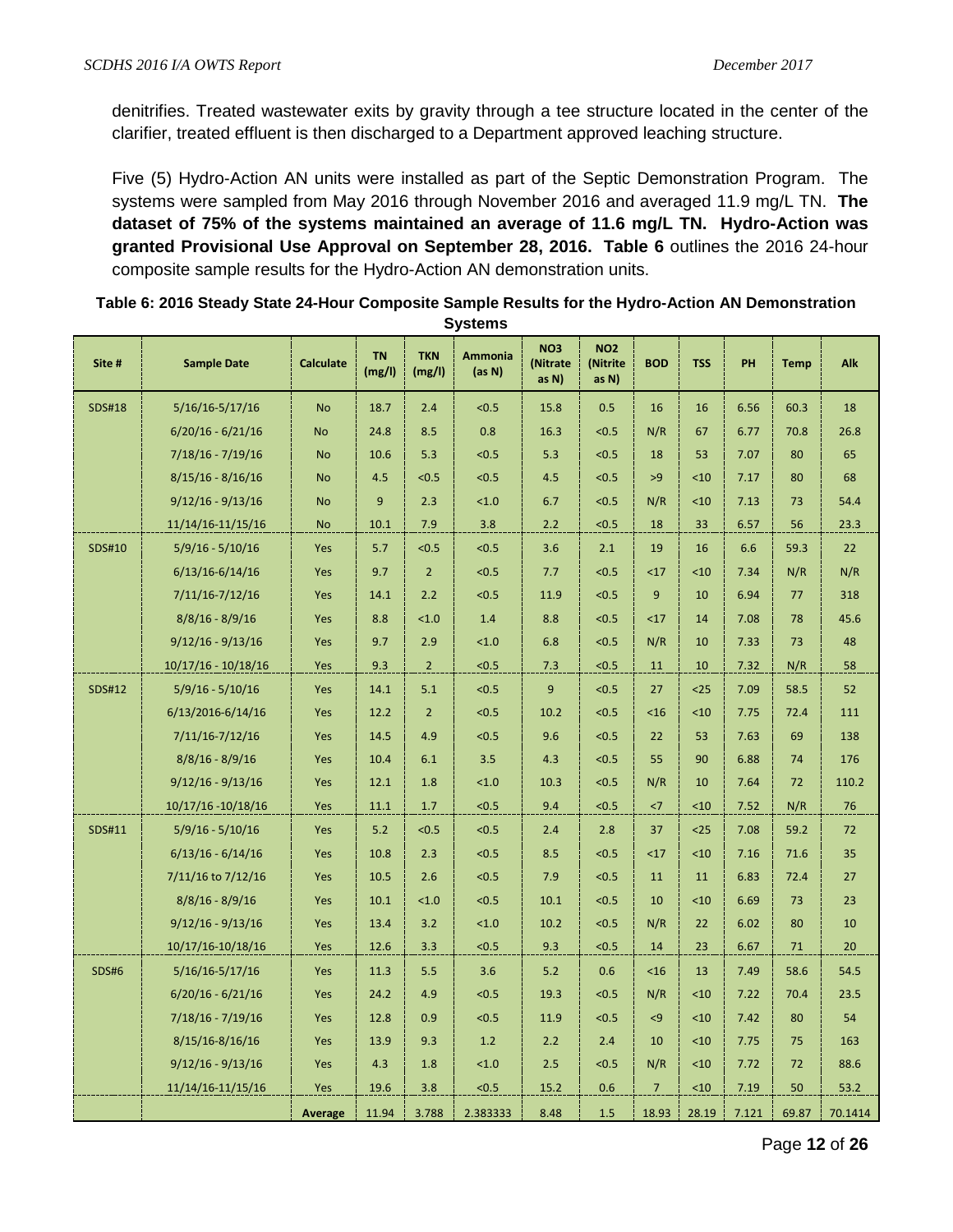#### **Norweco Singulair TNT**

The Norweco Singulair TNT wastewater treatment system is a self-contained three-chambered treatment system utilizing primary treatment (settling), mechanical aeration, clarification, and flow equalization to achieve treatment. Wastewater from the building enters the primary settling chamber through an inlet tee, then enters an aeration chamber. In the aeration chamber, an aspirator at the bottom of a shaft disperses air radially as fine bubbles provide oxygen for the biomass and vertically mix chamber contents. The wastewater in the aeration chamber passes through to the clarification chamber for final settling of solids. Treated wastewater passes through an effluent filter as it exits the system and is then gravity fed to the leaching structure.

Five (5) Singulair TNT systems were installed as part of the Septic Demonstration Program. The systems were sampled from May 2016 through November 2016 and averaged 20.8 mg/L TN. **The dataset of 75% of the systems maintained an average of 18.3 mg/L TN. Norweco Singulair TNT was granted Provisional Use Approval on October 7, 2016. Table 7** outlines the 2016 24 hour composite sample results for the Norweco Singulair TNT demonstration units.

**Note: No samples were taken from the fifth Norweco Singulair TNT site due the fact the homeowner would not grant SCDHS employees access to the site. The average was based on the 4 sites that were sampled.**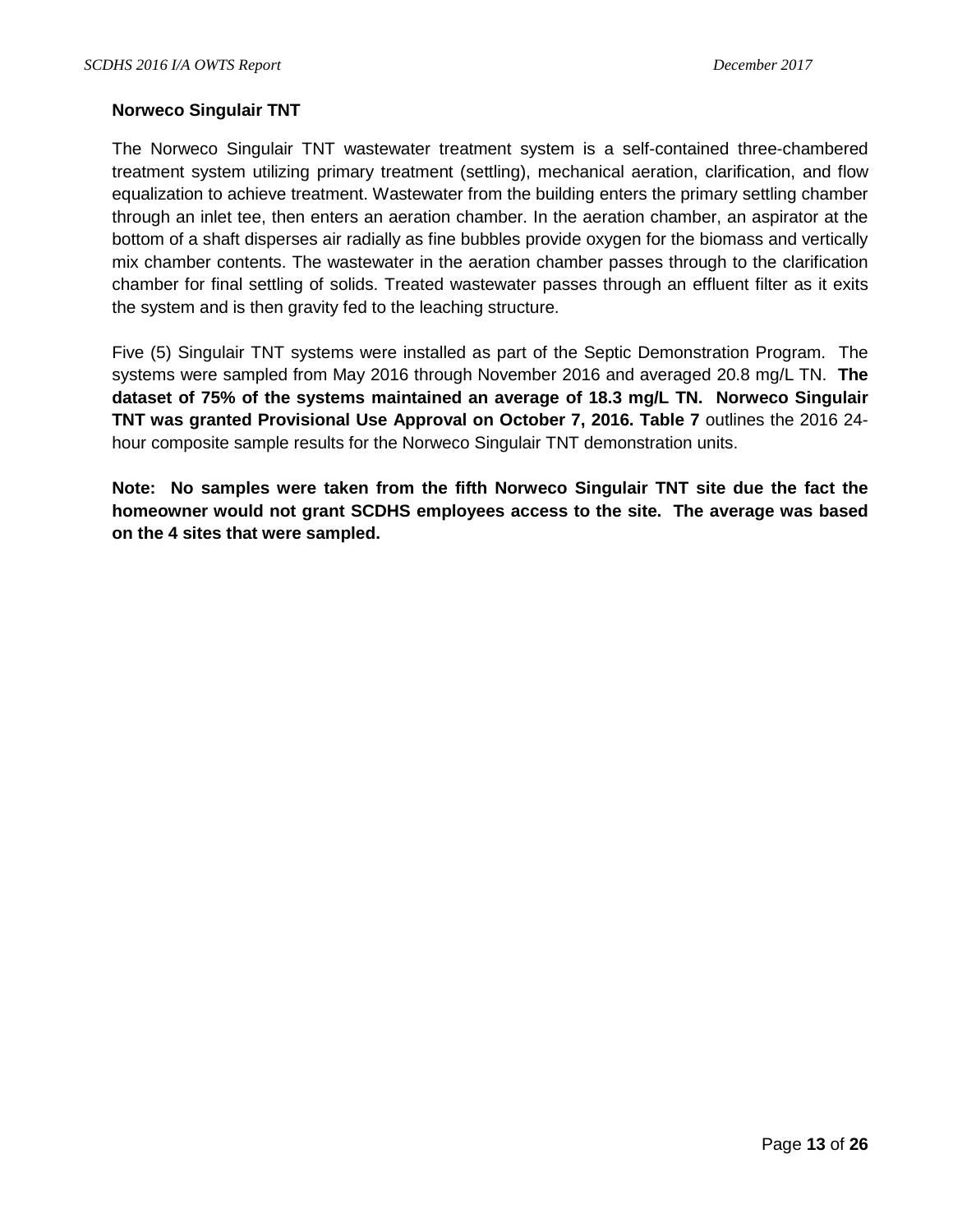| Site #        | <b>Sample Date</b>  | <b>Calculate</b><br>(Yes or<br>No) | <b>TN</b><br>(mg/l) | <b>TKN</b><br>(mg/l) | <b>Ammonia</b><br>(as N) | <b>NO3</b><br>(Nitrate<br>as N) | <b>NO2</b><br>(Nitrite<br>as N) | <b>BOD</b> | <b>TSS</b> | PH     | <b>Temp</b> | Alk     |
|---------------|---------------------|------------------------------------|---------------------|----------------------|--------------------------|---------------------------------|---------------------------------|------------|------------|--------|-------------|---------|
| SDS#21        | $9/19/16 - 9/20/16$ | <b>No</b>                          | 23                  | 12.4                 | 6.2                      | 1.1                             | 9.5                             | 79         | 62         | 6.96   | 74          | 82      |
|               | 10/3/16-10/4/16     | <b>No</b>                          | 42.6                | 36.6                 | 35.7                     | 5.4                             | 0.6                             | 197        | 108        | N/R    | 74          | N/R     |
|               | 11/21/16-11/22/16   | <b>No</b>                          | 57.4                | 52.2                 | 40.1                     | < 0.5                           | 5.2                             | 197        | 88         | 7.43   | 64          | 262     |
| <b>SDS#27</b> | $5/9/16 - 5/10/16$  | Yes                                | 15.3                | 15.3                 | < 0.5                    | < 0.5                           | < 0.5                           | 86         | 110        | 6.82   | 59          | 131     |
|               | $6/13/16 - 6/14/16$ | Yes                                | 26.1                | 23.5                 | $1.1$                    | 2.6                             | < 0.5                           | 96         | 232        | 7.15   | 73.6        | 142.5   |
|               | 7/11/16-7/12/16     | Yes                                | 31.1                | 22.5                 | 3.9                      | 8.6                             | < 0.5                           | 111        | 190        | 6.87   | 70          | 150     |
|               | $8/8/16 - 8/9/16$   | Yes                                | 10.7                | < 0.1                | < 0.5                    | 10.7                            | < 0.5                           | 19         | 16         | 7.64   | N/R         | 123     |
|               | $9/19/16 - 9/20/16$ | Yes                                | 46.2                | 30.2                 | 8.1                      | 16                              | < 0.5                           | 171        | 384        | 6.85   | 76          | 116     |
|               | 10/3/16-10/4/16     | Yes                                | 44.6                | 20.2                 | $2^{\circ}$              | 24.4                            | < 0.5                           | 124        | 232        | 6.34   | 64          | N/R     |
| <b>SDS#15</b> | $3/21/16 - 3/22/16$ | Yes                                | 14                  | 14                   | 2.3                      | < 0.5                           | < 0.5                           | 48         | 90         | 6.81   | 62          | 102     |
|               | 4/18/16-4/19/16     | Yes                                | 14.8                | 14                   | 14.2                     | 0.8                             | < 0.5                           | $<$ 16     | 27         | 7.12   | 57.6        | 146     |
|               | $5/16/16 - 5/17/16$ | Yes                                | 22.2                | 5.6                  | 2.3                      | 16.6                            | < 0.5                           | 21         | 32         | 6.57   | 66.8        | 38.75   |
|               | $6/20/16 - 6/21/16$ | Yes                                | 15.8                | 5.2                  | 1.5                      | 10.6                            | <0.5                            | N/R        | 61         | 6.87   | 77.7        | 62      |
|               | $7/18/16 - 7/19/16$ | Yes                                | 17.3                | 12                   | < 0.5                    | 5.3                             | < 0.5                           | 78         | 82         | 6.88   | 81          | 110     |
|               | $8/15/16 - 8/16/16$ | Yes                                | 53.1                | < 0.5                | < 0.5                    | 44.6                            | < 0.5                           | 55         | 160        | 6.49   | 84          | 51.2    |
|               | $9/19/16 - 9/20/16$ | Yes                                | 10.1                | 6.8                  | 3.2                      | 2.4                             | 0.9                             | 48         | 32         | 6.8    | 81          | 71      |
|               | 10/3/16-10/4/16     | Yes                                | 6.3                 | 3.3                  | < 0.5                    | 2.3                             | 0.7                             | 33         | 25         | 6.71   | 74          | N/R     |
|               | 11/21/2016-11/22/16 | Yes                                | 17.2                | 15.1                 | 9.1                      | < 0.5                           | 2.1                             | 64         | 34         | 6.84   | 65          | 93      |
| <b>SDS#26</b> | $3/14/16 - 3/15/16$ | Yes                                | 15.4                | 15.4                 | 5.4                      | < 0.5                           | <0.5                            | 73         | 87         | 6.77   | 47.6        | N/R     |
|               | $4/18/16 - 4/19/16$ | Yes                                | 12.5                | 12.5                 | 7.1                      | < 0.5                           | < 0.5                           | 55         | 53         | 6.72   | 57.6        | 122     |
|               | $5/9/16 - 5/10/16$  | Yes                                | 12.8                | 12.8                 | 5.3                      | < 0.5                           | < 0.5                           | 53         | 81         | 6.66   | 58          | 77      |
|               | $6/13/16 - 6/14/16$ | Yes                                | 14.1                | 14.1                 | 9.8                      | < 0.5                           | < 0.5                           | 18         | 20         | 7.15   | 75.3        | 116     |
|               | $7/11/16 - 7/12/16$ | Yes                                | 13.7                | 13.7                 | 10.6                     | < 0.5                           | < 0.5                           | 25         | 37         | 6.94   | 77          | 112     |
|               | $8/8/16 - 8/9/16$   | Yes                                | 11.8                | 11.1                 | 12.7                     | < 0.5                           | 0.7                             | 13         | 19         | 7.04   | 74          | 122     |
|               | $9/19/16 - 9/20/16$ | Yes                                | 2.9                 | 2.9                  | 1.5                      | < 0.5                           | < 0.5                           | 21         | 17         | 6.06   | 76          | 74      |
|               | 10/3/16-10/4/16     | Yes                                | 3.7                 | 2.3                  | $\overline{2}$           | 1.4                             | < 0.5                           | 11         | 10         | N/R    | 68          | N/R     |
|               | 11/28/16-11/29/16   | Yes                                | 9.1                 | 5.2                  | 0.6                      | 3.9                             | < 0.5                           | 25         | 60         | 6.57   | N/R         | 49.6    |
| *SDS#16       |                     |                                    |                     |                      |                          |                                 |                                 |            |            |        |             |         |
|               |                     | <b>Average</b>                     | 20.88               | 15.16                | 8.395455                 | 9.79375                         | 2.81429                         | 68.84      | 87         | 6.8424 | 69.488      | 106.957 |

#### **Table 7: 2016 Steady State 24-Hour Composite Sample Results for the Norweco Singulair TNT Demonstration Systems**

\*site removed from demo program due to homeowner issue- SCDHS not allowed on site for sampling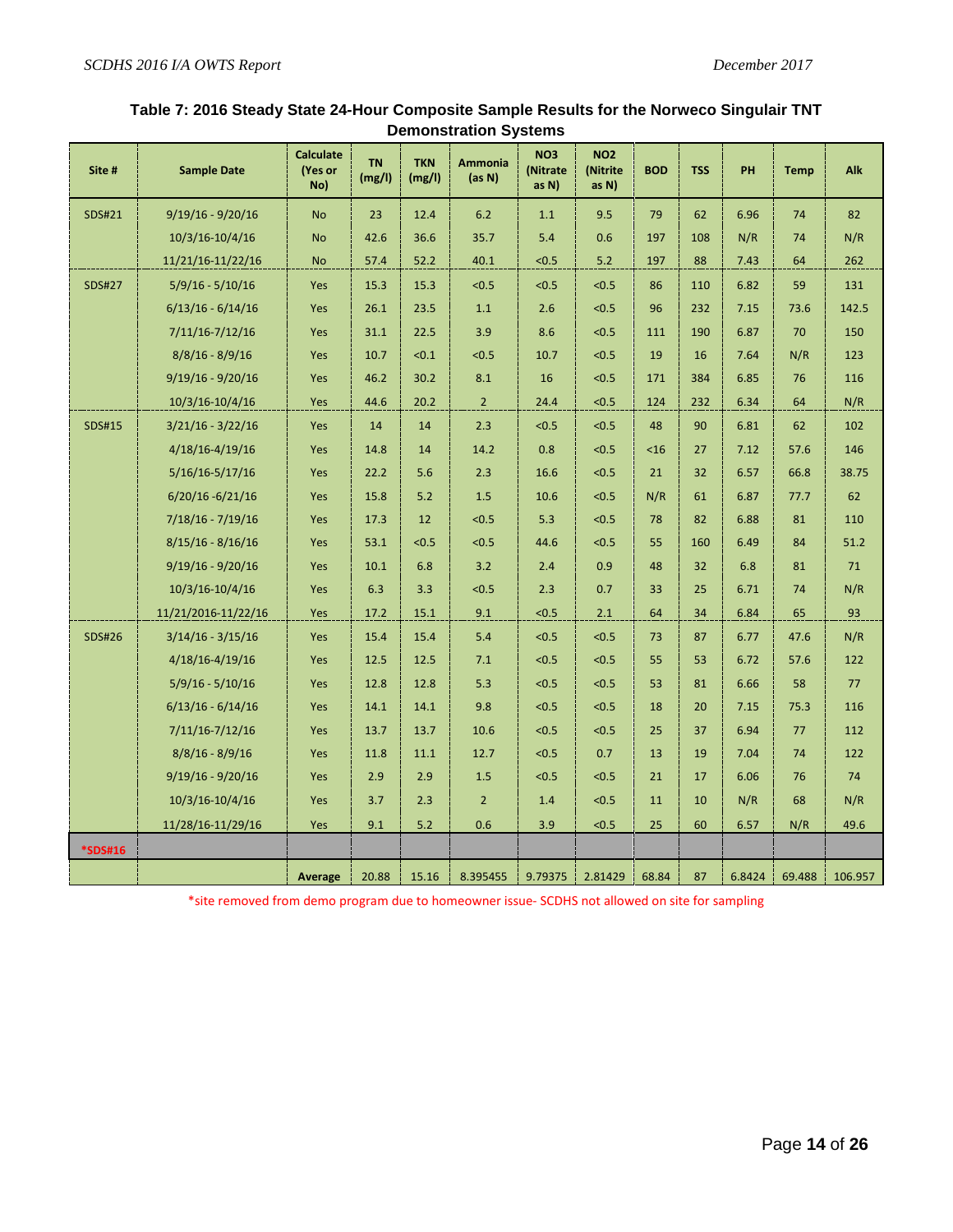## **Orenco AX-RT Series**

The AdvanTex® AX-RT Series is a recirculating textile filter treatment system. It is contained within a single fiberglass tank installed with the access panel at grade. It is preceded by a twocompartment septic tank and discharges to a leachfield. Raw sewage enters the septic tank through its inlet tee. In the septic tank, the raw sewage separates into three distinct zones -- a scum layer, a sludge layer, and a clear layer. Effluent from the clear layer passes through a Biotube® effluent filter and is discharged by gravity to the recirculation treatment tank portion of the AX-RT unit, which contains a Biotube Pump Package.

The recirculation pump is timer controlled to ensure that small, intermittent doses (micro-doses) of effluent are applied to the textile sheets throughout the day. This ensures an aerobic, unsaturated environment for optimal treatment to occur. Effluent is sprayed over the textile sheets. The effluent then percolates down through the textile sheets and is distributed between the recirculation and discharge chambers by means of the AX-RT baffle. Periodically, a pump in the discharge chamber doses effluent to the dispersal system.

One (1) Orenco AX-RT system was installed as part of the Septic Demonstration Program. The system was sampled from February 2016 through September 2016.**The dataset of 75% of the systems maintained an average of 18.5 mg/L TN. Table 8** outlines the 2016 24-hour composite sample results for the Orenco AX-RT Series demonstration units.

*Note: The 18.5 mg/l average above excluded two months of data for the Orenco RT system due to homeowner error of introducing a significant amount of bleach to the systems during as indicated by the homeowner.*

| OYSLEIII     |                     |                                    |                     |                      |                          |                                 |                                    |            |            |           |             |            |
|--------------|---------------------|------------------------------------|---------------------|----------------------|--------------------------|---------------------------------|------------------------------------|------------|------------|-----------|-------------|------------|
| Site #       | <b>Sample Date</b>  | <b>Calculate</b><br>(Yes or<br>No) | <b>TN</b><br>(mg/l) | <b>TKN</b><br>(mg/l) | <b>Ammonia</b><br>(as N) | <b>NO3</b><br>(Nitrate<br>as N) | <b>NO2</b><br>(Nitrite<br>as $N$ ) | <b>BOD</b> | <b>TSS</b> | <b>PH</b> | <b>Temp</b> | <b>Alk</b> |
| <b>SDS#2</b> | $3/21/16 - 3/22/16$ | Yes                                | 21.2                | 3.6                  | 1.8                      | 17.6                            | < 0.5                              | $13$       | <10        | 6.24      | 54.3        | 64         |
|              | $*4/11/16-4/12/16$  | <b>No</b>                          | 70.9                | 68.1                 | 42.2                     | 0.5                             | 2.3                                | 12         | N/R        | 6.14      | N/R         | 47         |
|              | $*5/16/16-5/17/16$  | <b>No</b>                          | 35                  | 3.8                  | 3.2                      | 31.2                            | 0.5                                | <10        | $10$       | 6.16      | 66.8        | 45.5       |
|              | $6/20/16 - 6/21/16$ | Yes                                | 24.5                | 7.9                  | 7.1                      | 16.6                            | < 0.5                              | N/R        | < 10       | N/R       | 69.9        | N/R        |
|              | $7/18/16 - 7/19/16$ | Yes                                | 19.7                | 12                   | 0.5                      | 7.7                             | 0.8                                | < 9        | < 10       | 6.55      | 78          | 135        |
|              | $8/22/16 - 8/23/16$ | Yes                                | 13.6                | 3.2                  | 2.8                      | 9.9                             | 0.5                                | < 9        | < 10       | 6.21      | 77          | 118.6      |
|              | $9/26/16 - 9/27/16$ | <b>Yes</b>                         | 19.6                | 19.6                 | 16.1                     | < 0.5                           | < 0.5                              | 24         | 13         | 9.87      | 77          | 228        |
|              | 10/3/16-10/4/16     | <b>Yes</b>                         | 14.5                | 14.5                 | 19.7                     | < 0.5                           | < 0.5                              | 25         | 13         | N/R       | 64          | N/R        |
|              |                     | Average                            | 18.85               | 16.59                | 11.675                   | 13.9167                         | 1.025                              | 20.33      | 13         | 6.8617    | 69.571      | 106.35     |

#### **Table 8: 2016 Steady State 24-Hour Composite Sample Results for the Orenco AX-RT Demonstration System**

\*samples excluded based on homeowner report of significant bleach discharged to system for fish tank coral cleaning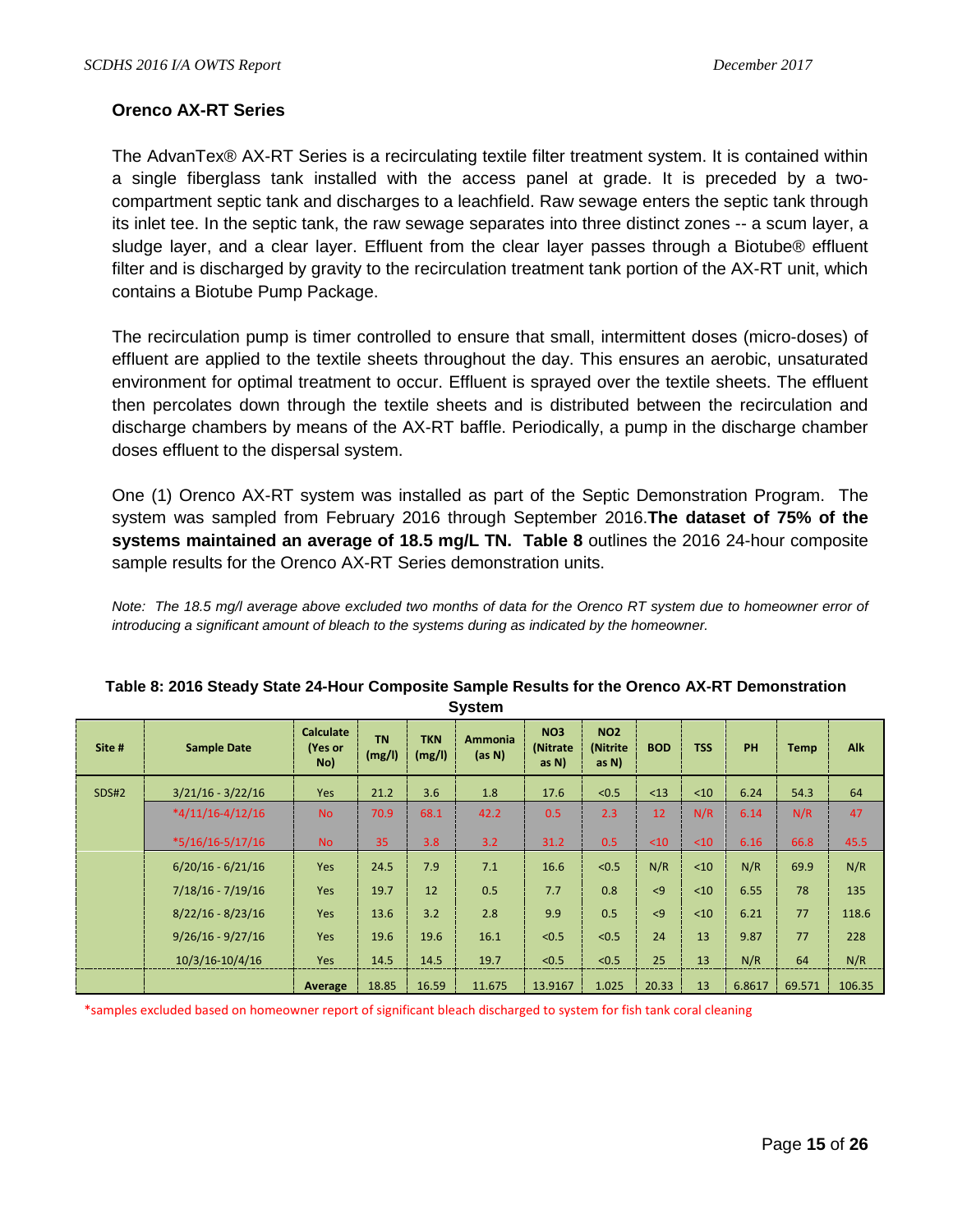#### **Norweco Hydro-Kinetic**

The Hydro-Kinetic system uses extended aeration, attached growth, nitrification and denitrification processes to treat wastewater. It consists of four treatment chambers (pretreatment, anoxic, aeration and clarification) followed by a Hydro-Kinetic FEU filter containing filter media facilitating additional reduction of BOD and TSS by attached growth, prior to discharge to a leaching structure. The clarification chamber incorporates a flow equalization unit. Aeration is controlled by a factoryprogrammed timer and wastewater is recirculated from the clarifier back to the anoxic chamber at factory set intervals. The system is available with both concrete and HDPE tankage and with the pre-treatment tank either integral to the other three chambers in a four-chambered tank, or as a distinct tank.

Five (5) Norweco Hydro-Kinetic systems were installed as part of the Septic Demonstration Program. **The Department began sampling the systems in August 2016. The Hydro-Kinetic system averaged 17.5 mg/l in 2016 but there was not enough data collected to issue Provisional Use Approval. Table 9** outlines the 2016 24-hour composite sample results for the Norweco Hydro-Kinetic demonstration units.

| Site #        | <b>Sample Date</b>    | <b>Calculate</b><br>(Yes or<br>No) | <b>TN</b><br>(mg/l) | <b>TKN</b><br>(mg/l) | <b>Ammonia</b><br>(as N) | <b>NO3</b><br>(Nitrate<br>as N) | <b>NO2</b><br>(Nitrite<br>as N) | <b>BOD</b>     | <b>TSS</b> | <b>PH</b> | <b>Temp</b> | Alk     |
|---------------|-----------------------|------------------------------------|---------------------|----------------------|--------------------------|---------------------------------|---------------------------------|----------------|------------|-----------|-------------|---------|
| <b>SDS#4</b>  | $8/22/16 - 8/23/16$   | Yes                                | 4.2                 | $<1.0$               | 0.5                      | 4.2                             | < 0.5                           | < 9            | 25         | 7.53      | 81          | 136     |
|               | $9/26/16 - 9/27/16$   | <b>Yes</b>                         | 8.7                 | 1.4                  | < 0.5                    | 7.3                             | < 0.5                           | 9              | 12         | 7.43      | 77          | 185     |
|               | 10/17/16-10/18/16     | Yes                                | 10.2                | 2.3                  | 1.2                      | 7.9                             | < 0.5                           | <7             | $10$       | 7.13      | N/R         | 134     |
|               | 11/28/16-11/29/16     | Yes                                | 11.7                | 2.4                  | < 0.1                    | 9.3                             | < 0.5                           | 9              | 48.4       | 6.98      | 57          | 99      |
|               | 12/12/16-12/13/16     | Yes                                | 13.6                | 1.4                  | < 0.5                    | 12.2                            | < 0.5                           | < 5            | < 10       | 6.93      | N/R         | 93.2    |
| SDS#24/25     | $9/26/16 - 9/27/16$   | <b>No</b>                          | $\overline{7}$      | 3.5                  | 0.9                      | 3.5                             | < 0.5                           | 11             | 12         | 7.31      | 73          | 176.2   |
|               | 10/17/16-10/18/16     | <b>No</b>                          | 13.8                | 6.9                  | 4.9                      | 6.9                             | < 0.5                           | 20             | 10         | 7.33      | N/R         | 182     |
|               | 11/28/16-11/29/16     | <b>No</b>                          | 33.8                | $\leq 1$             | < 0.5                    | 33.8                            | < 0.5                           | < 5            | $10$       | 6.84      | N/R         | 54.4    |
|               | 12/12/16-12/13/16     | <b>No</b>                          | 52.3                | $\leq 1$             | < 0.5                    | 52.3                            | < 0.5                           | < 5            | < 10       | 6.36      | N/R         | 29.8    |
| SDS#19        | $8/22/16 - 8/23/16$   | <b>Yes</b>                         | 2.3                 | < 1.0                | < 0.5                    | 2.3                             | < 0.5                           | < 11           | $10$       | 7.43      | 78          | 222     |
|               | 9/19/16-9/20/16       | Yes                                | 7.7                 | $\overline{2}$       | 0.8                      | 5.7                             | < 0.5                           | 10             | 10         | 7.28      | 76          | 200     |
|               | 10/17/16-10/18/16     | Yes                                | 7.7                 | 2.3                  | 0.8                      | 5.4                             | < 0.5                           | 8              | $10$       | 7.14      | N/R         | 192     |
|               | 11/28/16-11/29/16     | Yes                                | 10.6                | 3.2                  | 0.7                      | 7.4                             | < 0.1                           | $\overline{7}$ | 6.4        | 7.02      | 57          | 125     |
|               | 12/5/16-12/6/16       | Yes                                | 11.1                | 1.5                  | < 0.5                    | 9.6                             | < 0.5                           | 8              | < 10       | 7.09      | 56          | 107.6   |
| SDS#17        | 11/14/16-11/15/16     | Yes                                | 16.6                | 1.5                  | 1.1                      | 15.1                            | < 0.5                           | 7 <sup>1</sup> | $10$       | 6.74      | 59          | 114     |
|               | 12/5/16-12/6/16       | Yes                                | 40.4                | 3.1                  | 1.1                      | 37.3                            | < 0.5                           | < 5            | 11.6       | 6.55      | 54          | 40.8    |
| <b>SDS#14</b> | $11/14/16 - 11/15/16$ | Yes                                | 35.4                | 9.9                  | 8.3                      | 25.5                            | < 0.5                           | < 5            | $10$       | 6.74      | 50          | 133     |
|               | $12/5/16 - 12/6/16$   | <b>Yes</b>                         | 28.9                | 18                   | 17.4                     | 10.9                            | < 0.5                           | 9              | < 10       | 6.92      | 53          | 147.2   |
|               |                       | Average                            | 17.56               | 4.243                | 3.427273                 | 14.2556                         | < 0.5                           | 9.8            | 16.93      | 7.0417    | 64.25       | 131.733 |

| Table 9: 2016 Steady State 24-Hour Composite Sample Results for the Norweco Hydro-Kinetic |
|-------------------------------------------------------------------------------------------|
| <b>Demonstration Systems</b>                                                              |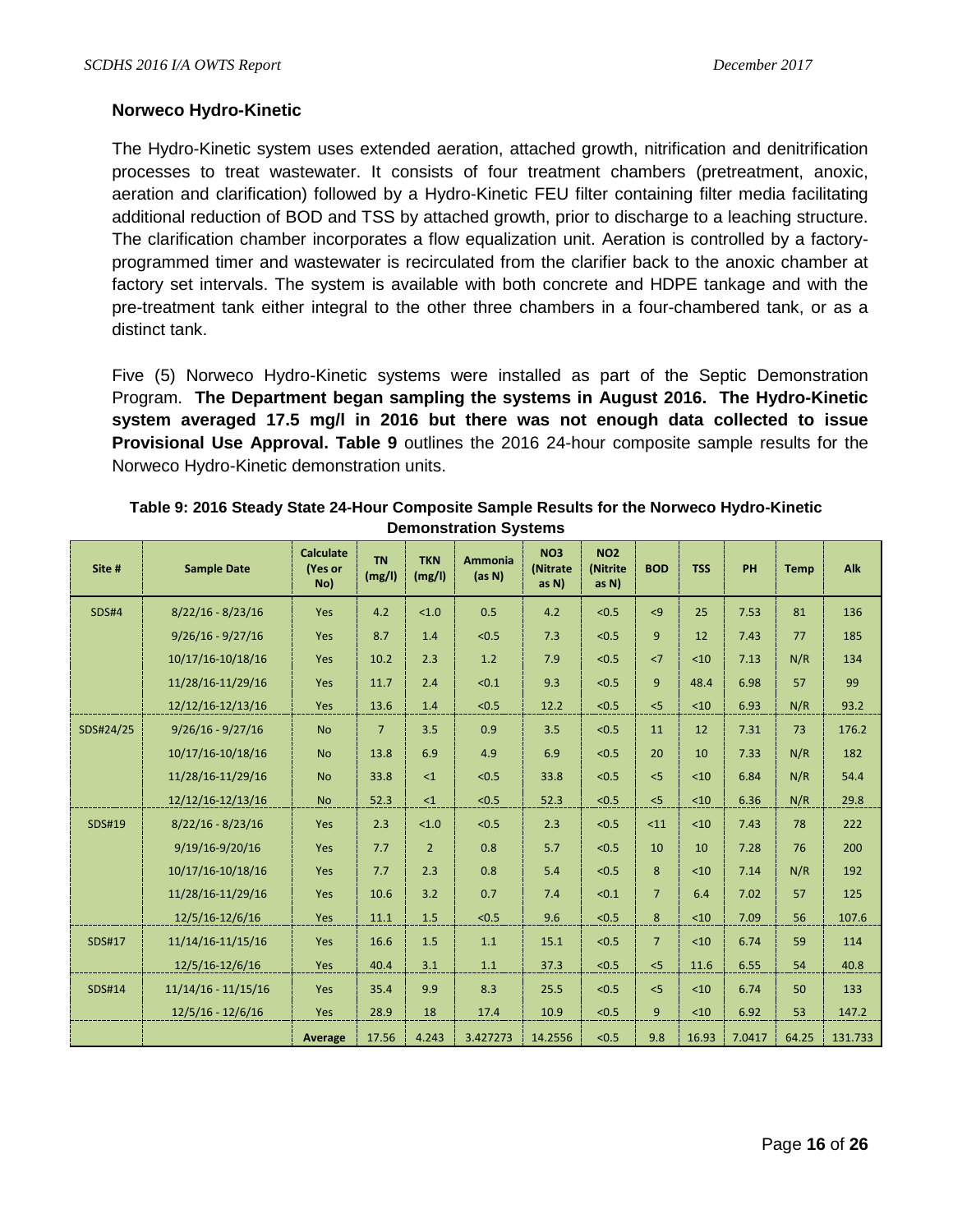#### **Orenco AX Series**

The Orenco AX series is a prepackaged packed bed media filter that is contained in a fiberglass container that is installed after a two-compartment septic tank. A pump basin in the second compartment of the septic tank distributes effluent to the treatment unit where it is nitrified. Effluent trickles through the media collects at the bottom of the treatment unit where it flows by gravity back to the inlet end of the septic tank for denitrification. When the level in the septic tank reaches peak level a valve seals off the recirculation and sends treated effluent to a separate chamber where it is then discharged to the leaching structure.

One (1) Orenco AX system was installed as part of the Septic Demonstration Program. The system began sampling in November 2016. There is currently not enough data to issue approval at this time. **Table 10** outlines the 2016 24-hour composite sample results for the Orenco AX Series demonstration units.

| Site # | <b>Sample Date</b>    | <b>Calculate</b><br>(Yes or<br>No) | <b>TN</b><br>(mg/l) | <b>TKN</b><br>(mg/l) | <b>Ammonia</b><br>(as N) | <b>NO3</b><br><i>(Nitrate)</i><br>as N | <b>NO2</b><br>(Nitrite)<br>as N | <b>BOD</b> | <b>TSS</b> | PH   | <b>Temp</b> | Alk  |
|--------|-----------------------|------------------------------------|---------------------|----------------------|--------------------------|----------------------------------------|---------------------------------|------------|------------|------|-------------|------|
| SDS#13 | $11/14/16 - 11/15/16$ | <b>No</b>                          | 23.9                | 8                    | 4.2                      | 15.2                                   | 0.7                             | 10         | $10$       | 6.64 | 54          | 37   |
|        | $12/12/16 - 12/13/16$ | <b>No</b>                          | 51.3                | 37.1                 | 5.2                      | 14.2                                   | 0.7                             | 182        | 380        | 6.84 | 55          | 65.6 |
|        |                       | Average                            | 37.6                | 22.55                | 4.7                      | 14.7                                   | 0.7                             | 96         | 380        | 6.74 | 54.5        | 51.3 |

#### **Table 10: 2016 Steady State 24-Hour Composite Sample Results for the Orenco AX Series Demo Units**

#### **BUSSE GT**

The BUSSE GT System is installed above grade, in non-living areas of the house such a garage or basement. The fiberglass tanks have four compartments, the first for settling, second for aeration, third for settling and final compartment for membrane filtration.

There are two (2) BUSSE GT systems that were installed as part of the demonstration program. Both systems were taken off line in the spring of 2016 due to non-performance, most notably, an effluent pH of less than 4 in both systems. The manufacturer is working with local engineers to reconfigure the system and treatment process. It is anticipated that the monitoring of these systems will resume in 2018. **Table 11** outlines the 2016 24-hour composite sample results for the BUSSE GT demonstration units.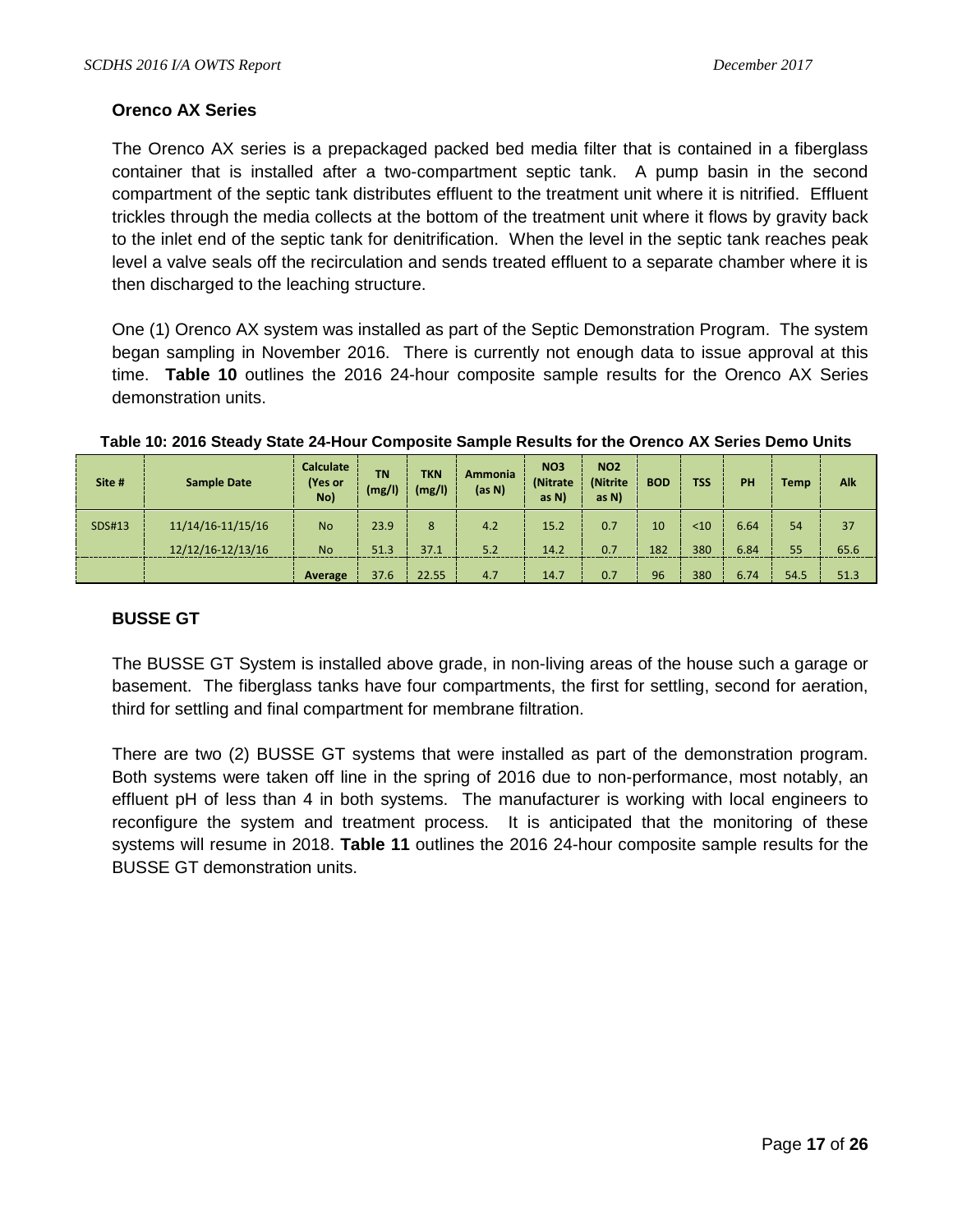| Site #       | <b>Sample Date</b>  | <b>Calculate</b><br>(Yes or<br>No) (5) | <b>TN</b><br>(mg/l) | <b>TKN</b><br>(mg/l) | <b>Ammonia</b><br>(as N) | <b>NO3</b><br>(Nitrate<br>as $N$ ) | <b>NO2</b><br>(Nitrite<br>as $N$ ) | <b>BOD</b>     | <b>TSS</b> | <b>PH</b> | <b>Temp</b> | <b>Alk</b> |
|--------------|---------------------|----------------------------------------|---------------------|----------------------|--------------------------|------------------------------------|------------------------------------|----------------|------------|-----------|-------------|------------|
| <b>SDS#7</b> | $3/28/16 - 3/29/16$ | <b>No</b>                              | 58.6                | 33.9                 | 1.1                      | 24.7                               | < 0.5                              | N/R            | N/R        | 5.49      | N/R         | N/R        |
|              | $4/18/16 - 4/19/16$ | <b>No</b>                              | 102.4               | 34.3                 | 29                       | 68.1                               | < 0.5                              | <8             | $10$       | 4.08      | 64          | N/R        |
|              | $5/16/16 - 5/17/16$ | <b>No</b>                              | 76.3                | 27.3                 | 22.3                     | 48.9                               | < 0.5                              | $10$           | $10$       | N/R       | 59.8        | N/R        |
|              | $6/20/16 - 6/21/16$ | <b>No</b>                              | 108.2               | 46.7                 | 28.9                     | 61.5                               | < 0.5                              | N/R            | <10        | 3.84      | N/R         | N/R        |
|              | $8/15/16 - 8/16/16$ | <b>No</b>                              | 13.4                | 13.4                 | 15.3                     | < 0.5                              | < 0.5                              | $\langle 7$    | < 10       | 3.57      | 80          | N/R        |
|              | $9/19/16 - 9/20/16$ | <b>No</b>                              | 80.8                | 30.2                 | 26.9                     | 50.6                               | < 0.5                              | $\overline{7}$ | $10$       | 3.7       | 72          | N/R        |
|              | $10/3/16 - 10/4/16$ | <b>No</b>                              | 70.1                | 22.7                 | 17.3                     | 47.4                               | < 0.5                              | 8              | 10         | 3.62      | 74          | N/R        |
| SDS#3        | $9/26/16 - 9/27/16$ | <b>No</b>                              | 68.5                | 16.8                 | 20.9                     | 51.7                               | < 0.5                              | $\overline{7}$ | < 10       | 3.68      | 74          | N/R        |
|              |                     | Average                                | 72.29               | 28.16                | 20.2125                  | 50.4143                            | < 0.5                              | 7.333          | 10         | 3.9971    | 70.633      | N/R        |

|  |  |  | Table 11: 2016 Steady State 24-Hour Composite Sample Results for the BUSSE GT Demo Units |
|--|--|--|------------------------------------------------------------------------------------------|
|--|--|--|------------------------------------------------------------------------------------------|

# Phase 2 Septic Demo Systems:

Based upon the success of Phase I of the Demonstration Program, Suffolk County issued an RFEI for a Phase II Demo Program in which a total of twenty (20) systems were donated from six (6) manufacturers representing eight (8) different technologies. On July 26, 2016, twenty (20) homeowners were selected from a lottery. Installations for these systems began in November 2016 and should be completed by the end of 2017. The performance of the Phase II systems will be documented in the 2017 annual report.

# **Figure 3: Phase II Demo I/A OWTS Technologies**



FujiClean USA

**BioMicrobics** SeptiTech STAAR



**BioMicrobics BioBARRIER** 

# **V. Performance of I/A OWTS in Other Jurisdictions**

Page **18** of **26** When viewing I/A OWTS performance in other jurisdictions, it is important to note that Suffolk County utilizes the combined average of a technology's TN results in order to represent the overall ability of a technology. SCDHS believes that using an average is the best method of evaluating a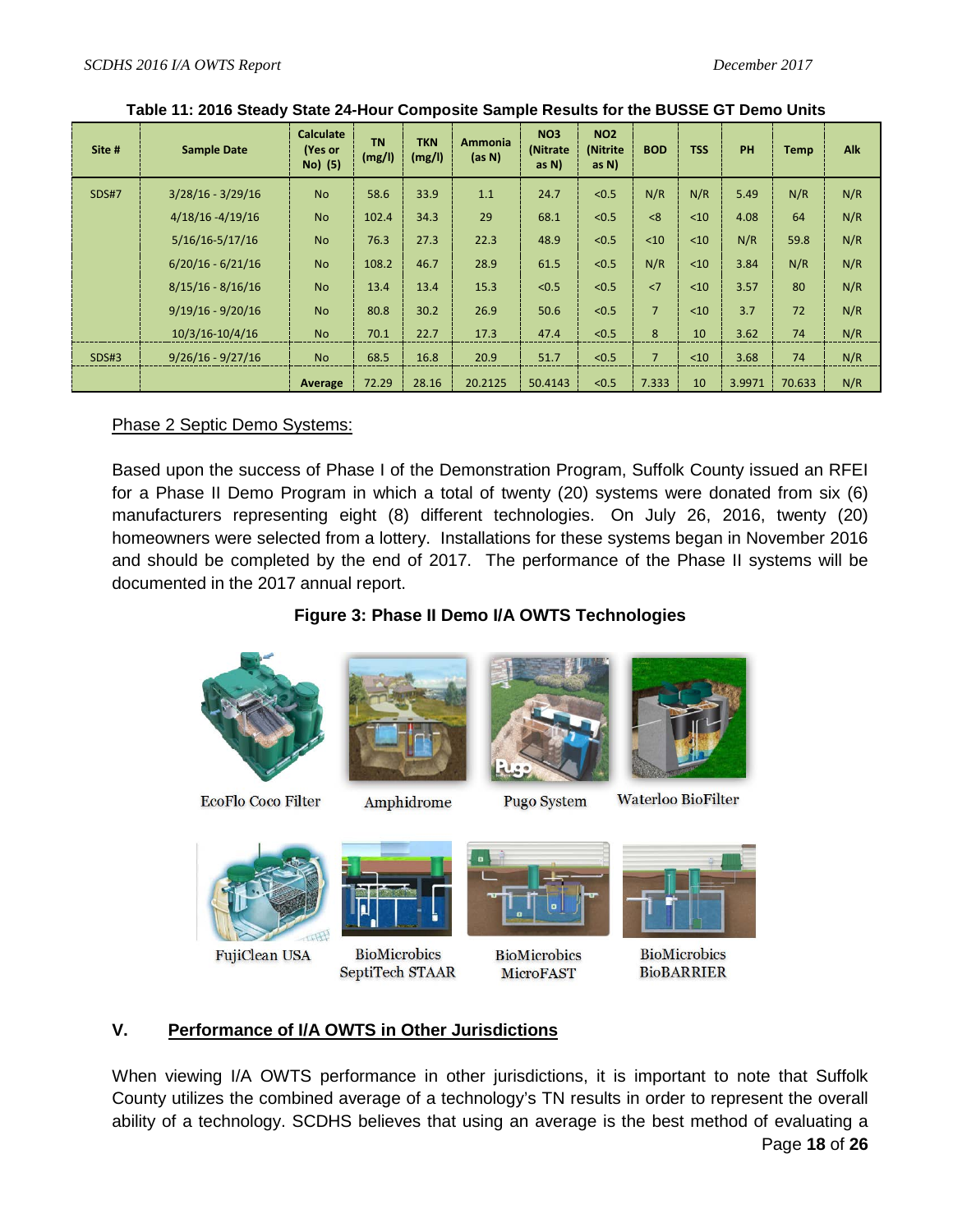technology because it is a true indication of how well a technology will protect the environment. The median tends to give artificially lower TN results and is not a true indicator of mass loading. Other than Maryland, Suffolk County appears to be the only jurisdictions in close proximity that uses the true TN average to evaluate I/A OWTS performance. A combined average yields a true mass loading versus other methods of analysis. For example:

| Technology | Svstem            | System 2          | System 3          | System 4          | Average   | Median            |
|------------|-------------------|-------------------|-------------------|-------------------|-----------|-------------------|
|            | $18 \text{ mg/l}$ | $18 \text{ mg/l}$ | $20 \text{ mg/l}$ | $20 \text{ mg/l}$ | $19$ mg/l | $19 \text{ mg/l}$ |
|            | $16 \text{ mg/l}$ | $16 \text{ mg/l}$ | $16$ mg/l         | $60$ mg/l         | $27$ mg/l | $16$ mg/l         |

| Table 12: The Case for Utilizing Total Nitrogen Average versus Median |  |  |
|-----------------------------------------------------------------------|--|--|
|-----------------------------------------------------------------------|--|--|

Therefore, the Department believes that a combined average provides an improved method of analyzing a technology's performance

### **Massachusetts**

The Massachusetts Department of Environmental Protection (MassDEP) has jurisdiction of I/A OWTS. The State Environmental Code Title 5 is the regulation used to evaluate and approve conventional and advanced onsite systems. Suffolk County based its approval process on Massachusetts three-phase (piloting, provisional, and general use) model. MassDEP requires I/A OWTS in the Nitrogen Sensitive Areas (Public Wellheads and properties with private wastewater and private well under one acre) under Title 5 guidelines and when density is greater than 440 gallons per day. MassDEP also requires the use of a secondary treatment unit for installations of septic systems with a design flow of 2,000 gpd or greater when the system is located within a Zone II/ Interim Wellhead Protection Area. In these instances, the regulations state 19 mg/L must be met for residential where the load is 660 gpd/acre and 25 mg/L for multi-family residential and commercial areas where the load is up to 550 gpd/acre.

MassDEP Title 5 regulations are in place in order to protect drinking water sources. Barnstable County and other Cape Cod towns have more stringent regulations and require I/A OWTS in areas beyond the State's Nitrogen Sensitive Areas and pertain to environmental protection measures.

# **I/A OWTS Approved in the State of Massachusetts**

- General Use Approval
	- o MicroFAST
	- o Recirculating Sand Filters
	- o RUCK
- Provisional Use Approval
	- o Orenco Advantex AX20 and RT
	- o Amphidrome
	- o Bioclere
	- o FAST
	- o RetroFAST
	- o Nitrex
	- o BioMicrobics SeptiTech STAAR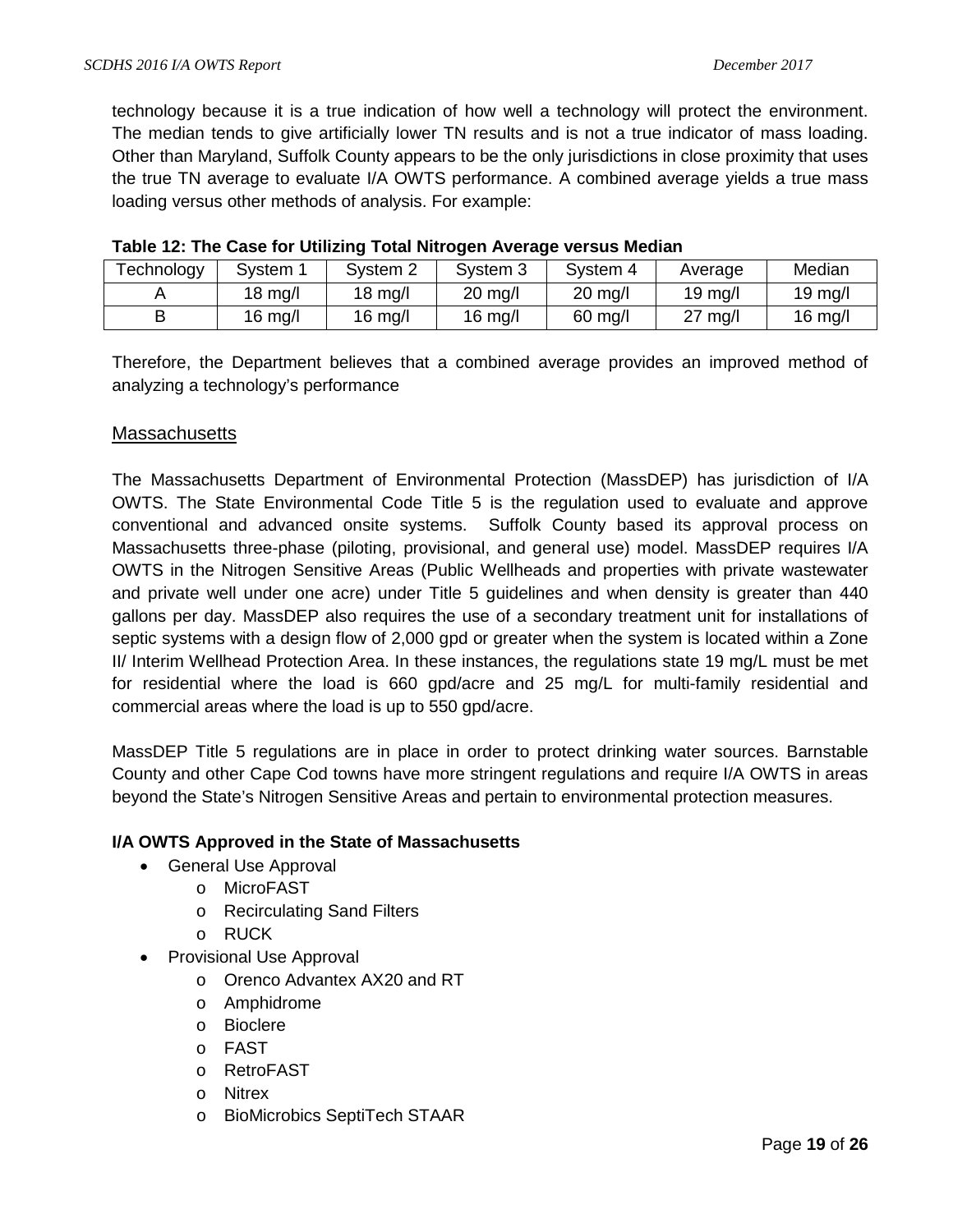- o Norweco Singulair
- o Waterloo Biofilter

# **Barnstable County Department of Health and Environment Septic Database**

Barnstable County Septic Database tracks sampling, O&M, and pump-outs of the 2,355 I/A OWTS located on Cape Cod and Nantucket. These numbers include single family residential, multi-family residential and commercial sites. However, for the purpose of this report we only focused on residential I/A OWTS. **Table 13** lists the most common technologies and treatment performance as of December 31, 2016.

|            | <b>Technology</b>                     | Mean TN (mg/L) |
|------------|---------------------------------------|----------------|
|            | Advantex                              | 13.17          |
| Barnstable | <b>FAST</b>                           | 19.27          |
|            | SeptiTech                             | 12             |
|            | <b>Bioclere</b>                       | 14.04          |
|            | Singulair                             | 24.85          |
|            | <b>OMNI Recirculating Sand Filter</b> | 19.51          |
|            | <b>RUCK</b>                           | 20.35          |

# **Table 13: 2016 Treatment Performance of I/A OWTS in Barnstable County, MA**

# Rhode Island

The State of Rhode Island Department of Environmental Management (DEM) Office of Water Resources regulates wastewater treatment for the entire state. The DEM also license I/A OWTS manufacturers and review plans for new I/A OWTS technologies. Most of the systems approved meet 50% TN reduction and meet TN effluent of 19mg/L; RI DEM have also approved the Norweco Hydro-Kinetic for 75% TN reduction. There is no long-term monitoring required in Rhode Island. I/A OWTS are required in critical areas such as SAMPs – Special Area Management Plans (South Shore Salt Pond and Narrow River) and public well radius areas. I/A OWTS (advanced treatment) can be used when there in a non-conforming lot that does not meet setbacks or density and for new construction, as part of the variance criteria. Local municipalities may require I/A OWTS more often in certain situations beyond the requirements of the state. If an I/A OWTS is required by a local municipality for a specific project, a letter is sent to the state informing them of such.

# **Approved Technologies for Nitrogen Reduction in Rhode Island:**

- Amphidrome
- BioBarrier
- BioClere
- FAST (single home and modular)
- Norweco Singulair DN, Green, TNT
- Norweco Hydro-Kinetic
- White Knight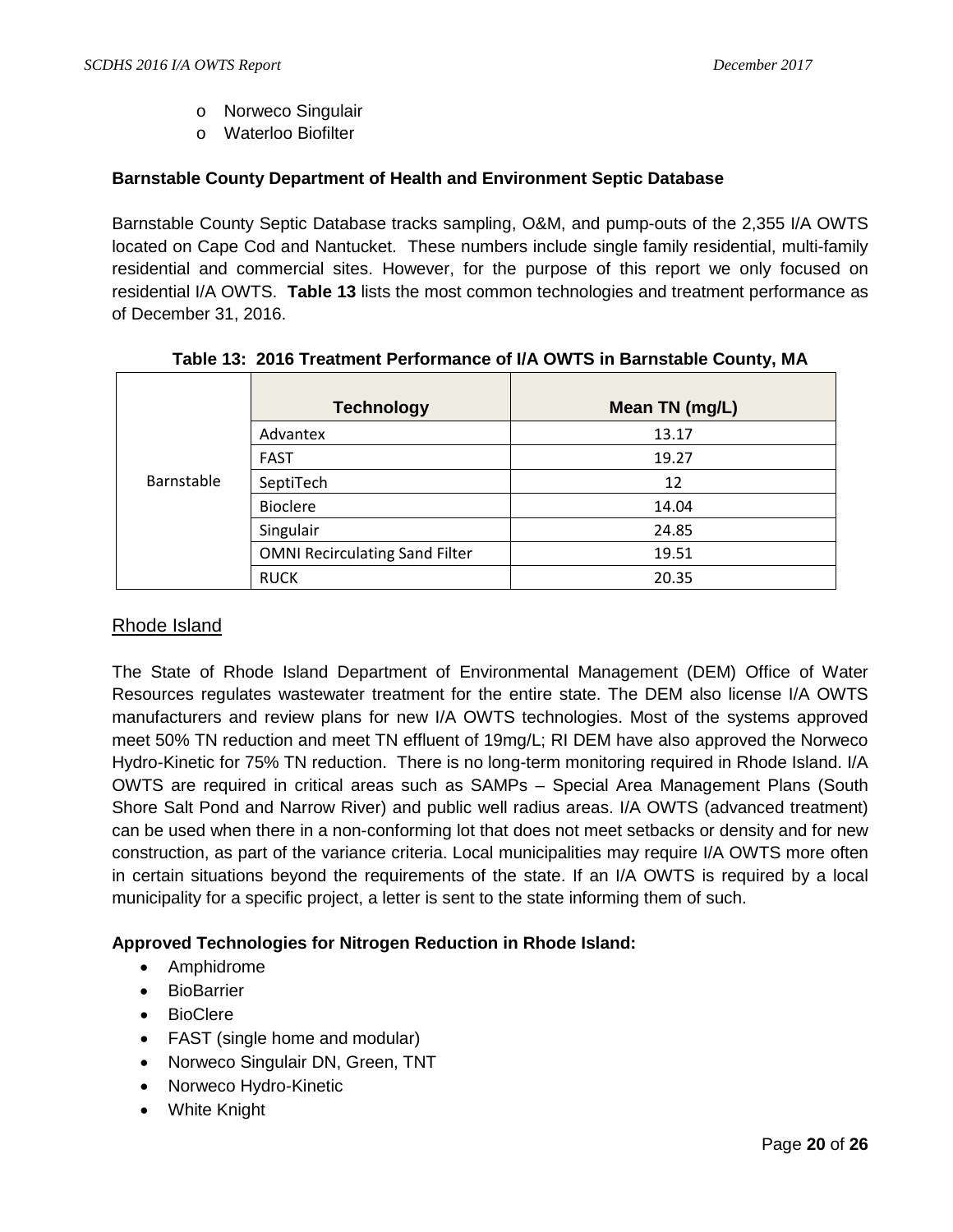- Orenco Advantex AX and RT
- Recirculating Sand Filter
- SeptiTech

# **Maryland**

Maryland regulations require I/A OWTS, which they refer to as Best Available Technology (BAT), for removal of nitrogen in onsite sewage disposal system for new construction and replacement systems within the Chesapeake Bay and Atlantic Coastal Bays Critical Areas; the Critical Area is the area within 1,000 feet of the waterbody. Maryland has a treatment performance limit of 30 mg/L for TN and is the least stringent of the states looked at for this report. All wastewater systems greater than 5,000 GPD must utilize BAT. In addition, sites outside of the Critical Area may be required to install a BAT if they do not meet current standards (pre-existing lot size or deficient soil types). There are approximately 8,944 (BAT) (I/A OWTS) installed in the state of Maryland. Maryland's program goal is primarily to upgrade existing conventional septic systems in the Critical Areas to nitrogen reducing BAT systems by providing state grant funds. The Bay Restoration Fund provides grants to property owners to cover part or all of the cost for a Nitrogen-Reducing Pretreatment Unit. Based on the availability of funding, applications are processed on a first-come, first-served basis with priority given to the repair or replacement of failing septic systems within the Critical Areas. Low interest loans are also available. Only pre-qualified state-licensed disposal system contractors may install BAT systems in the State. Pre-paid two-year maintenance contracts and annual inspections in perpetuity are required for all BAT installations. The Maryland Code states "the property owner is required to operate and maintain the BAT for the life of the system through a certified service provider. The owner shall ensure the BAT system is inspected and has necessary operation and maintenance performed at a minimum of once per year." Inspection contracts are with the selected system distributor's trained inspector, which there are few of, so homeowners have little choice in regard to who completes the annual inspections. The **Table 14**  lists the performance data of the BAT systems approved for use in Maryland.

# **Approved Technologies for Nitrogen Reduction in Maryland:**

- Orenco Advantex AX20 and AX-RT
- AquaKlear
- Hoot BNR
- Hydro-Action AN Series
- RetroFAST
- BioMicrobics SeptiTech STAAR
- Norweco Singulair Green and Singulair TNT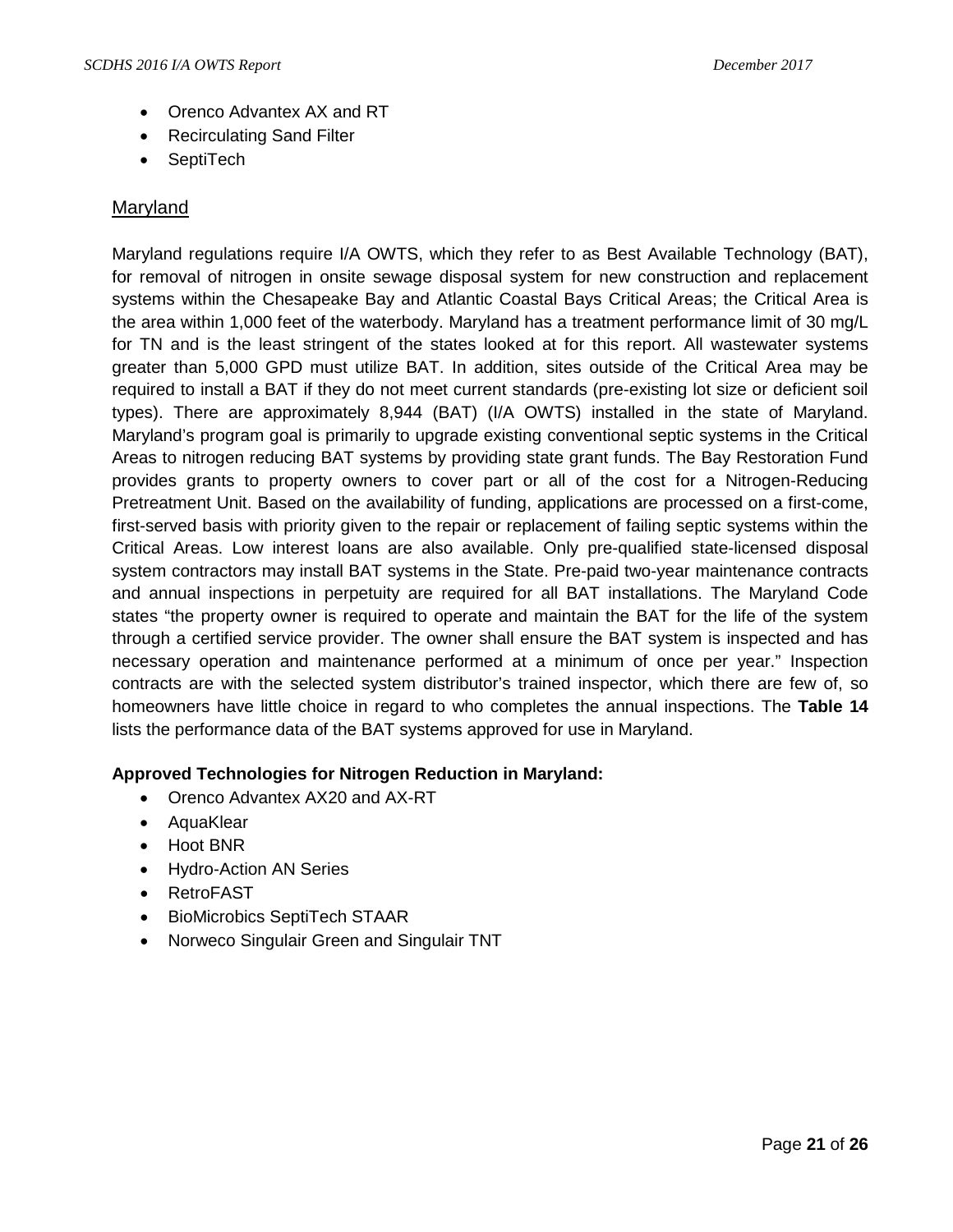|      | <b>Technology</b>             | Mean TN (mg/L) |
|------|-------------------------------|----------------|
| M.D. | Orenco Advantex AX-20         | 17             |
|      | Orenco Advantex AX-RT         | 14.52          |
|      | <b>Hoot BNR</b>               | 21             |
|      | <b>Hydro-Action AN Series</b> | 20.33          |
|      | <b>RetroFAST</b>              | 25.44          |
|      | SeptiTech                     | 20             |
|      | Singulair Green/TNT           | 27             |
|      | AquaKlear                     | 27.47          |

### **Table 14: Technology Performance Summary Table of Maryland BAT systems**

# New Jersey

New Jersey Pinelands Commission regulates land use and development within the Pinelands region. I/A OWTS are required for new construction within the New Jersey Pinelands region. There are approximately 300 I/A OWTS installed compared to the 10,000 existing conventional on-site wastewater disposal systems. Legacy conventional septic systems are not required to be updated, as long as they are repaired/replaced in-kind/in-place they are grandfathered, however cesspools are outlawed. Within the Pinelands growth areas, the following systems are approved on the minimum corresponding lot size: Amphidrome (1 acre), Bioclere (1 acre), BioMicrobics MicroFAST (1.4 acres), BioMicrobics BioBarrier (1.7 acres), SeptiTech (1.7 acres). Hoot and BUSSE I/A OWTS technologies have also been approved for piloting use but there are none of these installed. Cromaglass I/A OWTS technology was being piloted but never received approval. After an I/A OWTS technology completes the pilot program, an approval for a specific lot size is determined. After a technology has completed the pilot phase, no additional laboratory testing or sampling is required. On residential properties that are at least 3.2 acres or more, no I/A OWTS technology is required, even for new construction. New Jersey Pinelands Commission requires NEHA certification for installers, and a five (5) year pre-paid operation & maintenance contract. The Commission encourages homeowners to renew their operation & maintenance contracts after the five years are up, but this is not a requirement, and usually does not happen. Therefore, there is no guarantee that the systems are continuing to meet the treatment standard they did during piloting after the initial five (5) year maintenance contract expires. The **Table 15** lists the performance data of the NJ Pinelands Commission systems.

|      | <b>Technology</b>              | $TN$ (mg/L) |
|------|--------------------------------|-------------|
|      | <b>MicroFAST</b>               | 18.3        |
| N.J. | SeptiTech                      | 17.9        |
|      | <b>Bioclere</b>                | 11.95       |
|      | Amphidrome                     | 12.5        |
|      | <b>BioMicrobics BioBarrier</b> | 24.3        |

| Table 15: Technology Performance Summary Table for the New Jersey Pinelands |  |
|-----------------------------------------------------------------------------|--|
|-----------------------------------------------------------------------------|--|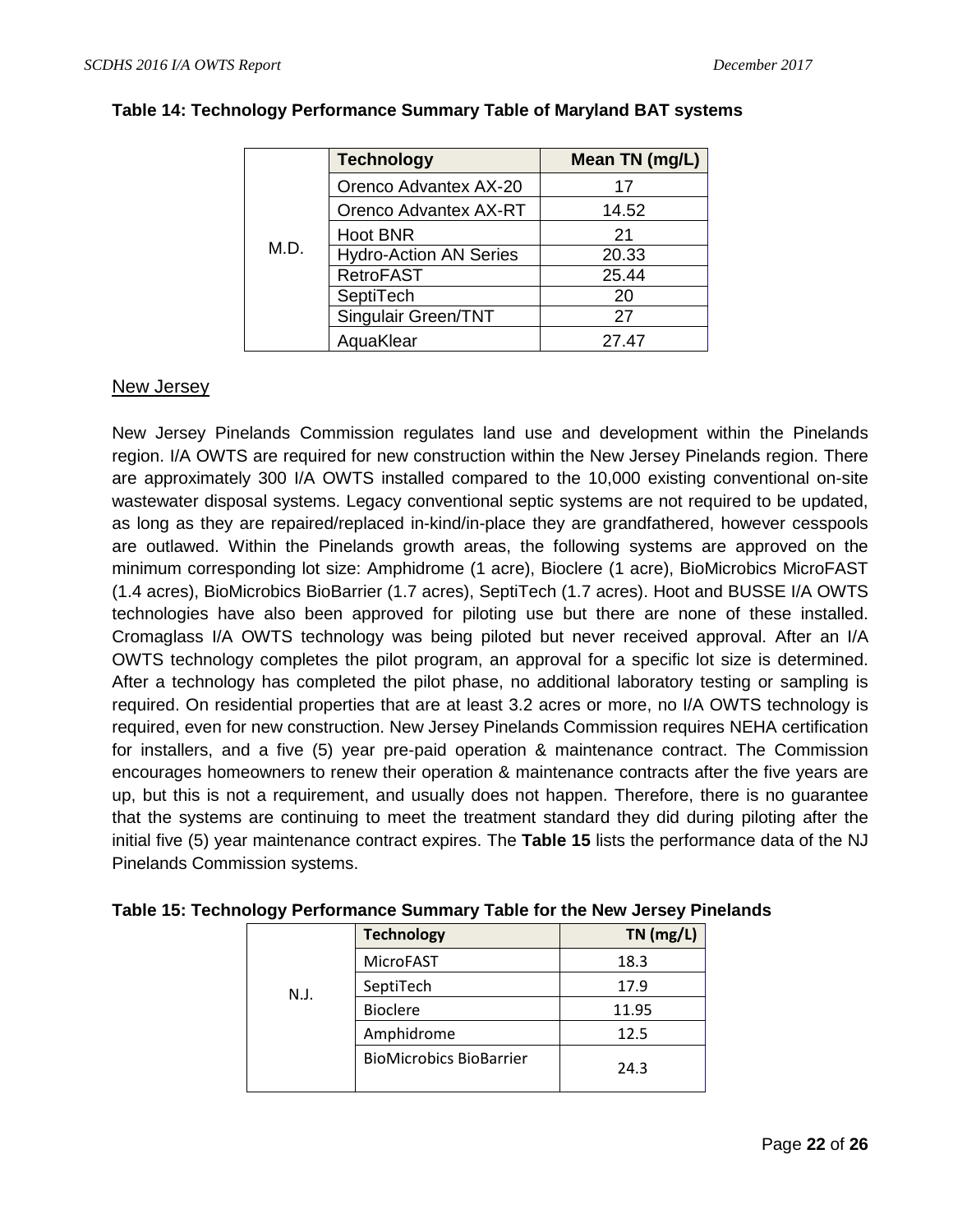# **VI. Statistical Analysis of Barnstable County's I/A OWTS Database**

The Horsley Witten Group, Inc. (HW) was hired by the United States Environmental Protection Agency (USEPA) in 2016 to conduct a statistical analysis of the sampling data that has been collected through the Barnstable County Septic Database. This database includes field sampling data for approximately 2,039 advanced treatment systems and provides an opportunity to evaluate how many samples are needed to understand the performance of a new nitrogen reducing technology for onsite septic systems. Two questions were evaluated with the data provided by Barnstable County:

- 1. How many samples are needed to understand the performance of an individual system serving one home?
- 2. How many systems need to be sampled to evaluate the overall performance of an advanced technology?

The Horsely Witten Group (HW) determined from the analysis that twelve (12) samples per system is a reasonable number of samples that contributes to an acceptable percent error range (e.g., 20% or below). A twelve (12) sample plan would make it easy to implement a monthly sampling plan across one year. All of the results presented in this section represent the calculation using a 90% confidence level. HW also analyzed the number of systems needed within different technologies, some of the technologies analyzed had a reached the 20% error range threshold with only a few systems tested (8 systems or less), whereas other technologies require more systems and data to analyze (20 systems) in order reach the same threshold. Since the field evaluation data collection protocol will be designed to test many technologies, this analysis can help inform regulators to choose an appropriate number of systems to test. The analysis shows that field testing a select number of systems between eight (8) and twenty (20) with twelve (12) samples collected on each system would provide a sufficient amount of data to evaluate the performance of the technology. Suffolk County was the first jurisdiction to develop an approval process based on this statistical analysis.

# **VII. Emerging Technologies**

New York State recently established the NYS Center for Clean Water Technology (CCWT) at Stony Brook University, whose primary objective is to develop and commercialize wastewater treatment systems for individual onsite (household) use that are affordable and highly efficient at removing nitrogen and other contaminants. The CCWT has identified Nitrogen Removing Biofilters (NRBs) as a system potentially capable of meeting this goal.

NRBs utilize a two-stage biofiltration concept treating septic tank effluent (STE). In the two-stage process, nitrification occurs in the Stage 1 biofilter, followed by denitrification in the Stage 2 biofilter. The NRB designs investigated by the CCWT typically consist of a vertically stacked media arrangement, with the Stage 1 biofilter directly above the Stage 2 biofilter. The first stage provides ammonification and nitrification via a porous media (sand) biofilter. The underlying second stage provides denitrification via an anoxic biofilter with reactive media (such as lignocellulose). An alternative design being tested utilizes a lined stage 1 nitrification biofilter discharging to an upflow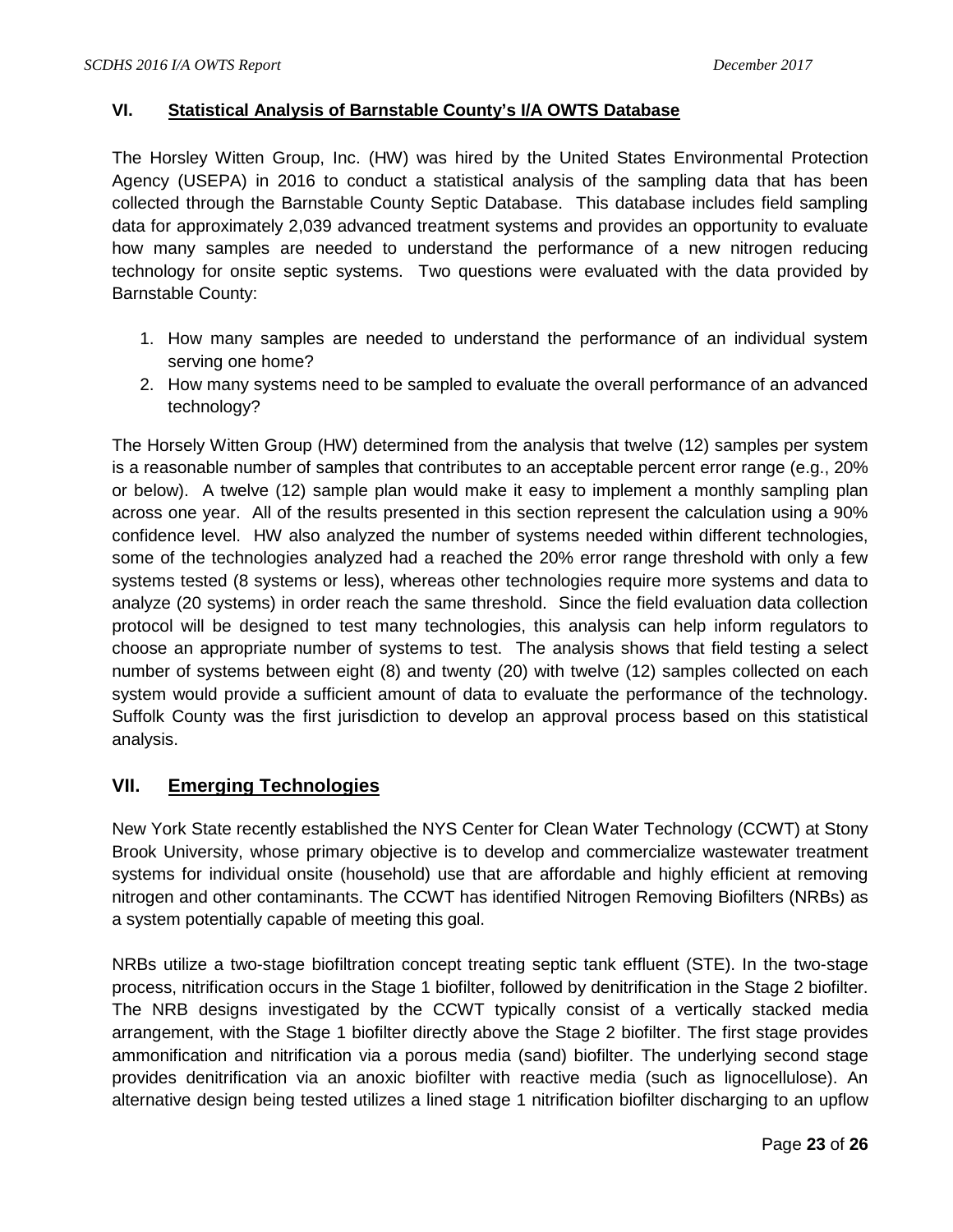stage 2 biofilter in a tank. The initial NRB design was developed as part of the Florida Onsite Sewage Nitrogen Reduction Strategies Study (FOSNRS) and further refined incorporating lessons learned in additional trials conducted at the Massachusetts Alternative Septic System Test Center (MASSTC). The full-scale pilot testing demonstrated that NRBs are able to achieve high percentages of total nitrogen removal (up to 90%). CCWT has installed three (3) variations of NRB's at the MASSTC in 2016 and will work with Suffolk County to install NRB's at private residences on County Park Sites in 2017 and 2018.



# **VIII. Summary and Recommendations**

Suffolk County's *Reclaim Our Water Initiative* has assertively set the stage for the use of nitrogen reducing septic systems in Suffolk County. Specifically, the I/A OWTS Demonstration Program proved to be an effective method to further the assessment of I/A OWTS technologies in Suffolk County and their ability to reach nitrogen reduction objectives, provide the Department with valuable information regarding construction of programmatic infrastructure necessary to allow for the review and approval of I/A OWTS and allowed for validation of local institutional ability to install and operate systems.

The Demonstration Program also allowed the Department to compare how I/A OWTS technologies functioned in Suffolk County as compared to their performance in proximate jurisdictions. The Hydro-Action AN series performed significantly better in Suffolk County than in Maryland, averaging 11.6 mg/L in Suffolk and 20.33 mg/L in Maryland. Norweco Singulair TNT also performed better in Suffolk County than in Massachusetts and Maryland, where the technology averaged 24.85 mg/l and 27 mg/l respectively. The Orenco AX-RT series performed consistently below 19 mg/l in all jurisdictions and the BUSSE system, which is only in use in Suffolk County, failed to reduce TN and both systems had to be taken offline due to a pH below 4.

The performance standard of 19 mg/L TN represents the most stringent enacted TN requirement that does not also allow for increase in density above Article 6 requirements, and changing the performance standard is not recommended at this time. Review of data from other jurisdictions supports this recommendation. Suffolk County and Maryland are the only proximate jurisdictions that use a true average to determine system performance. Massachusetts, Rhode Island, and New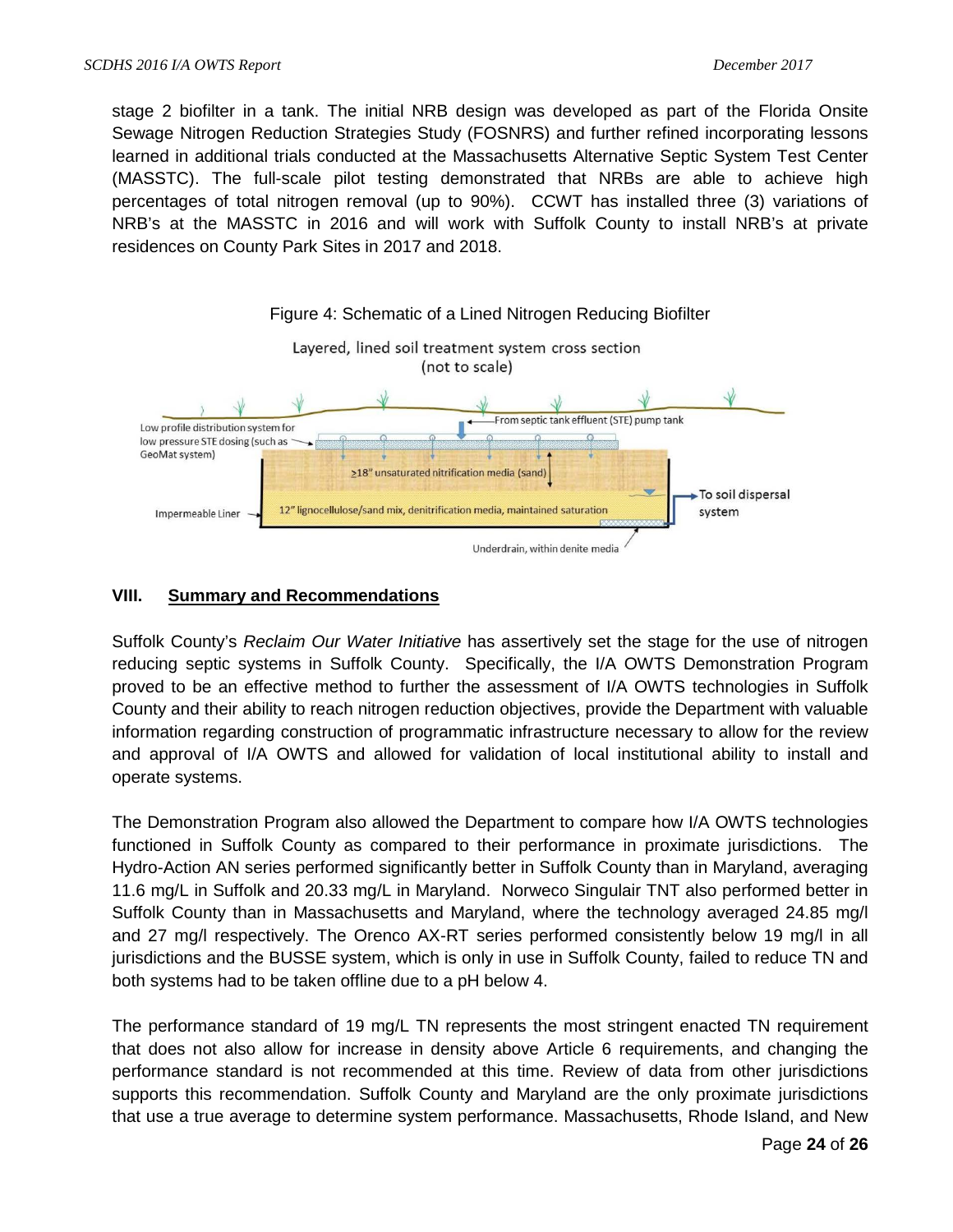Jersey use the median, which Suffolk County believes is not the best indicator of system performance. If these jurisdictions used the mean instead, the resultant data would show the systems have difficulty achieving 19 mg/L. In addition, as the statistical analysis of the Barnstable County, MA database by Horsely Witten Group indicated, jurisdictions should be cautious not to change performance standards unless and until there is adequate confidence that the data represents the true performance of a specific technology. The statistical analysis showed that in order to reach a 90 percent confidence level in the data a minimum of twelve (12) samples from twenty (20) systems of a technology are needed. Suffolk County is the first jurisdiction to adopt an approval process based on this statistical analysis.

In 2017, the Department hopes to install eight (8) different technologies on twenty (20) residential sites as part of the second phase of the I/A OWTS demonstration program. It is recommended that in the second phase the minimum number of systems required to be installed per technology be increased to two (2) systems to allow for a larger sample data set and improved evaluation of system functionality. In addition, the Department will continue to work with The Center for Clean Water Technology at Stony Brook University to pursue sites for the installation and evaluation of Nitrogen Reducing Biofilters which hold much promise and excitement. The Department anticipates that there could be several more technologies Provisionally Approved in 2017.